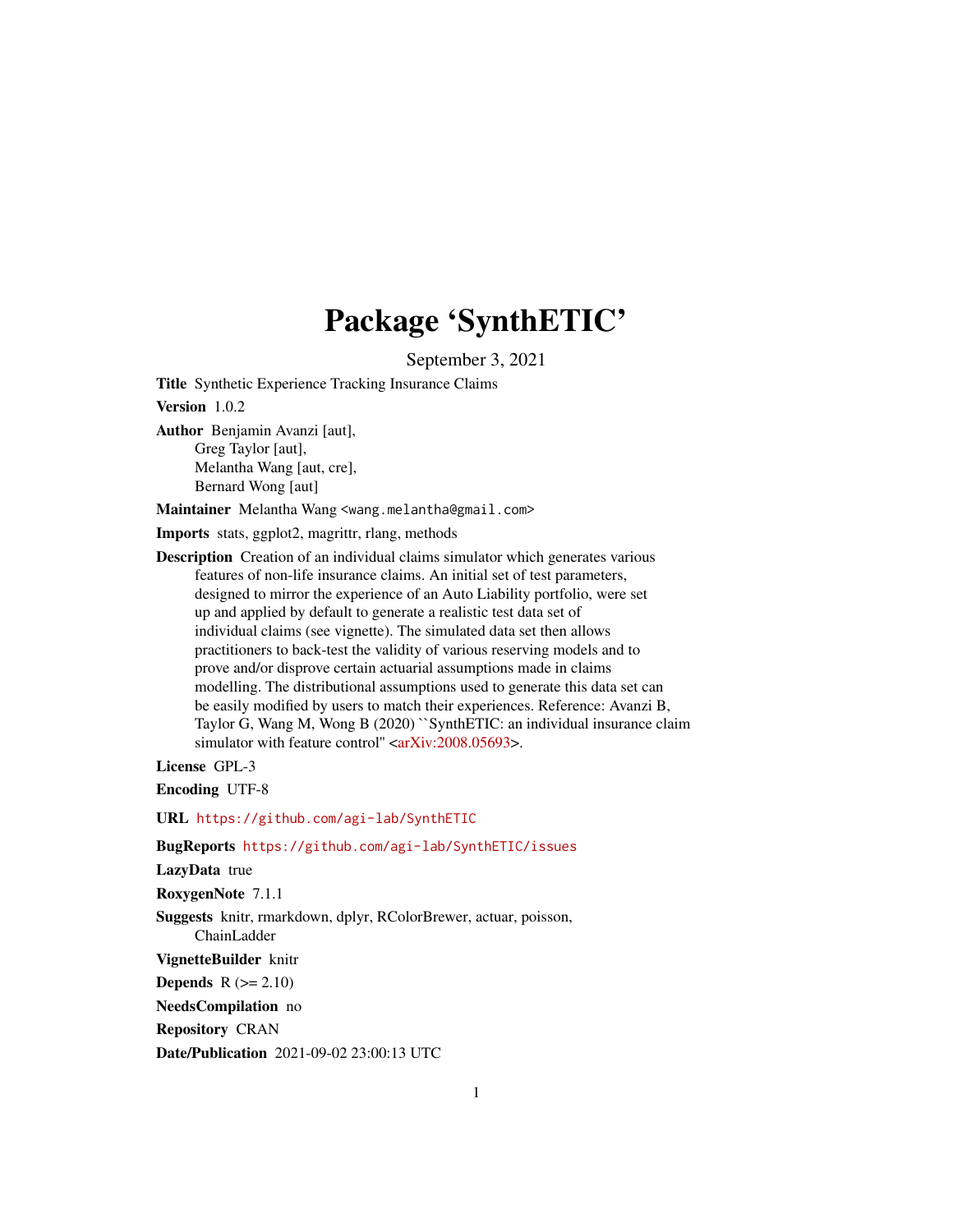# <span id="page-1-0"></span>R topics documented:

|       | $claim\_closure \dots \dots \dots \dots \dots \dots \dots \dots \dots \dots \dots \dots \dots \dots \dots \dots \dots \dots$ |                |
|-------|------------------------------------------------------------------------------------------------------------------------------|----------------|
|       |                                                                                                                              | $\overline{5}$ |
|       |                                                                                                                              |                |
|       |                                                                                                                              |                |
|       |                                                                                                                              |                |
|       |                                                                                                                              |                |
|       |                                                                                                                              |                |
|       |                                                                                                                              |                |
|       |                                                                                                                              |                |
|       |                                                                                                                              |                |
|       |                                                                                                                              |                |
|       |                                                                                                                              |                |
|       |                                                                                                                              |                |
|       |                                                                                                                              |                |
|       |                                                                                                                              |                |
|       |                                                                                                                              |                |
|       |                                                                                                                              |                |
|       |                                                                                                                              |                |
|       |                                                                                                                              |                |
|       |                                                                                                                              |                |
|       |                                                                                                                              |                |
|       |                                                                                                                              |                |
|       |                                                                                                                              |                |
|       |                                                                                                                              |                |
|       |                                                                                                                              |                |
| Index |                                                                                                                              | 30             |

<span id="page-1-1"></span>claims *Construction of a* claims *Object*

# Description

Contructs a claims object which stores all the simulated quantities.

# Usage

```
claims(
  frequency_vector,
  occurrence_list,
  claim_size_list,
  notification_list,
  settlement_list,
  no_payments_list,
  payment_size_list,
  payment_delay_list,
```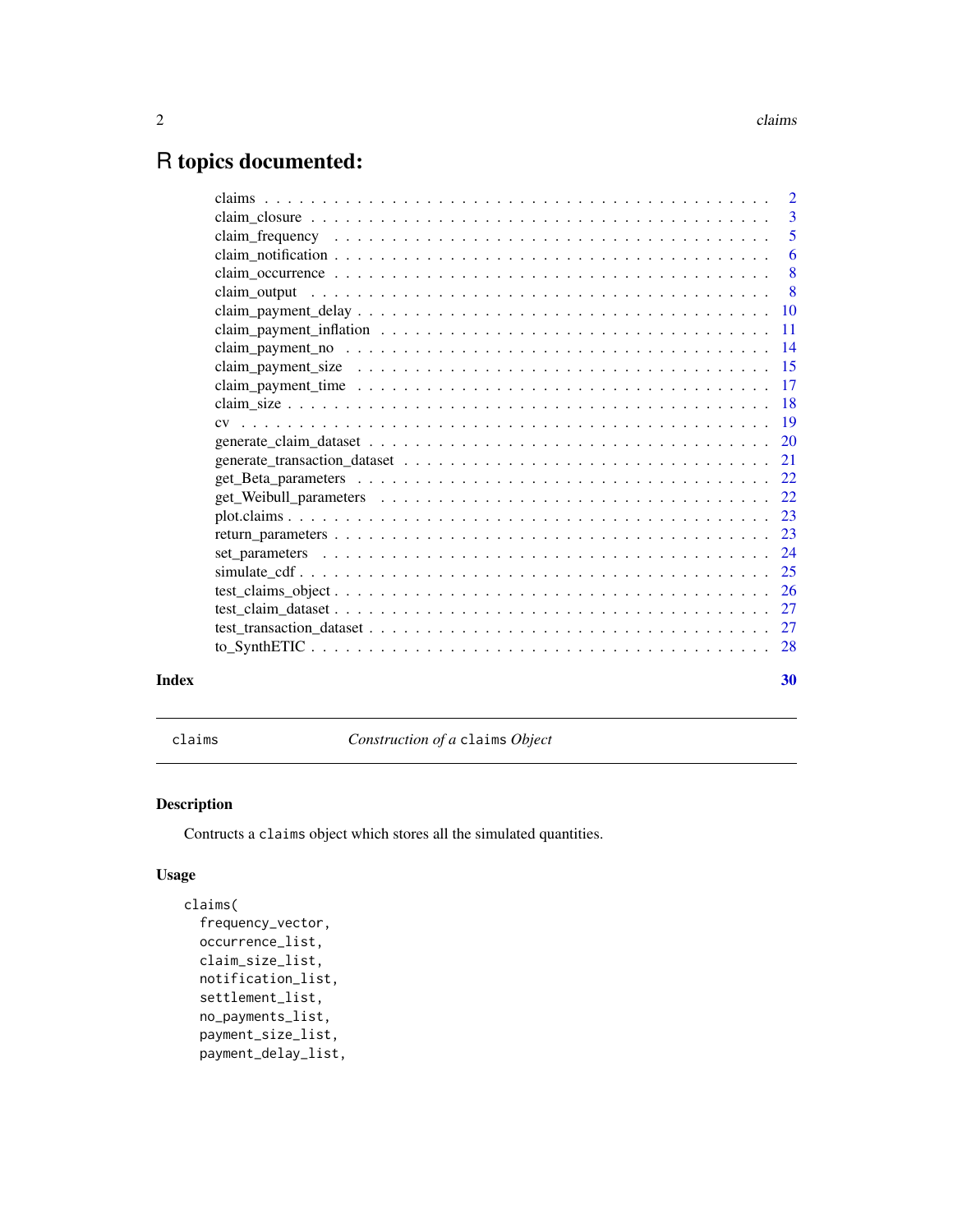```
payment_time_list,
  payment_inflated_list
\lambda
```
# Arguments

```
frequency_vector
                  a vector of claim frequencies for all the periods.
occurrence_list
                  list of claim occurrence times.
claim_size_list
                  list of claim sizes.
notification_list
                  list of notification delays.
settlement_list
                  list of settlement delays.
no_payments_list
                  list of number of partial payments.
payment_size_list
                  (compound) list of payment size pattern (without inflation).
payment_delay_list
                  (compound) list of inter partial delays.
payment_time_list
                  (compound) list of payment times on a continuous time scale.
payment_inflated_list
                  (compound) list of payment size pattern (after inflation).
```
# Value

Returns a claims object (mainly a reformat of the arguments as a list object), with the 10 components as listed above.

<span id="page-2-1"></span>claim\_closure *Claim Closure*

# Description

Simulates and returns the closure/settlement delays of each of the claims occurring in each of the periods, assuming a Weibull distribution.

# Usage

```
claim_closure(frequency_vector, claim_size_list, rfun, paramfun, ...)
```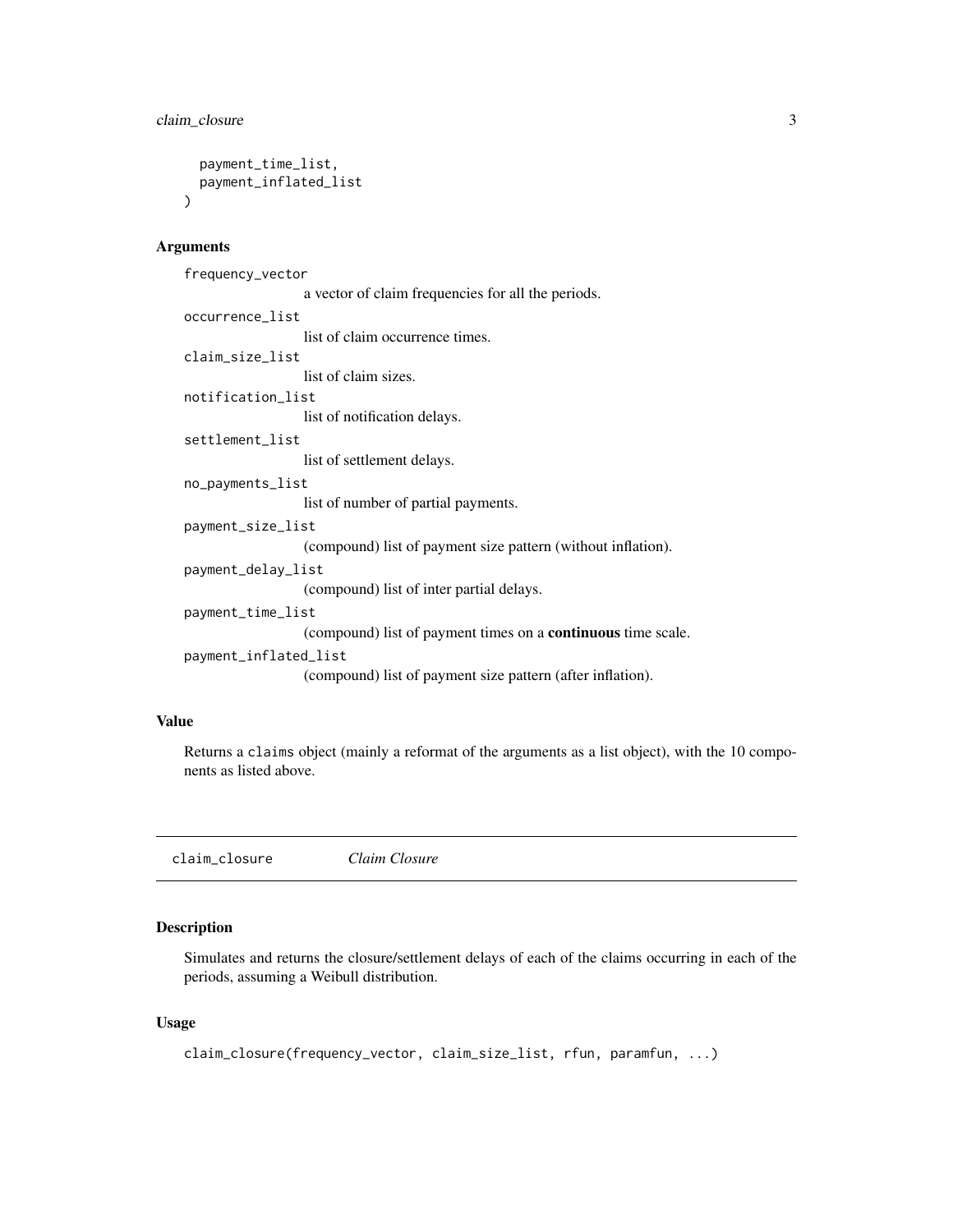# <span id="page-3-0"></span>**Arguments**

| a vector of claim frequencies for all the periods.                                                                          |  |
|-----------------------------------------------------------------------------------------------------------------------------|--|
| claim_size_list                                                                                                             |  |
| list of claim sizes.                                                                                                        |  |
| rfun<br>optional alternative random sampling function; if not specified, assumes Weibull.                                   |  |
| parameters for the random sampling function, as a function of claim size and<br>paramfun<br>occurrence_period; see Details. |  |
| other arguments/parameters to be passed onto paramfun.<br>$\cdot$                                                           |  |

# Details

Claim settlement delay represents the delay from claim notification to closure. The epoch of closure is the sum of occurrence time, notification delay and settlement delay.

By default, it is assumed that the settlement delay follows a Weibull distribution. The default Weibull parameters have been set up such that the mean settlement delay (in quarters, but automatically converted to the relevant time\_unit as defined in [set\\_parameters](#page-23-1)) is porportional to

 $min(25, max(1, 6 + 4log[claim_size/(0.10 * ref_claim)]))$ 

(where ref\_claim is a packagewise-global variable that user is required to define by [set\\_parameters](#page-23-1)) up to a scaling factor " $a$ ", which is dependent on occurrence perid. Specifically,

 $a = min(0.85, 0.65 + 0.02 * (occurrence<sub>p</sub>eriod - 21))$ 

if claim\_size  $<(0.10 * ref\_claim)$  and occurrence\_period  $\geq 21$ , and

 $a = max(0.85, 1 - 0.0075 * occurrence<sub>p</sub>eriod)$ 

otherwise. The CoV of the settlement delay is constant at 60%, independent of the size and occurrence period of the claim.

Note that this function can create out-of-bound settlement dates. In these cases, the simulated epoch of occurrence of the transaction is maintained throughout the simulation of details of the claim concerned. Adjustments will only be made for the tabulation of results in [claim\\_output](#page-7-1) and payment inflation.

Of course, like any other SynthETIC modules, the user may wish to sample from a different distribution rfun and/or a different set of parameters. The paramfun should return the distribution parameters in a **vector**, e.g. for gamma distribution paramfun should return a value in the format of  $c$ (shape = , scale = ), for exponential distribution this should return  $c$  (rate = ). See Examples. If a rfun is specified without a paramfun, SynthETIC will try to proceed without parameterisation (i.e. directly calling rfun with claim size and occurrence period), and if it fails, then return an error message.

#### Value

A list of settlement delays such that the ith component of the list gives the settlement delays for all claims that occurred in period  $i$ .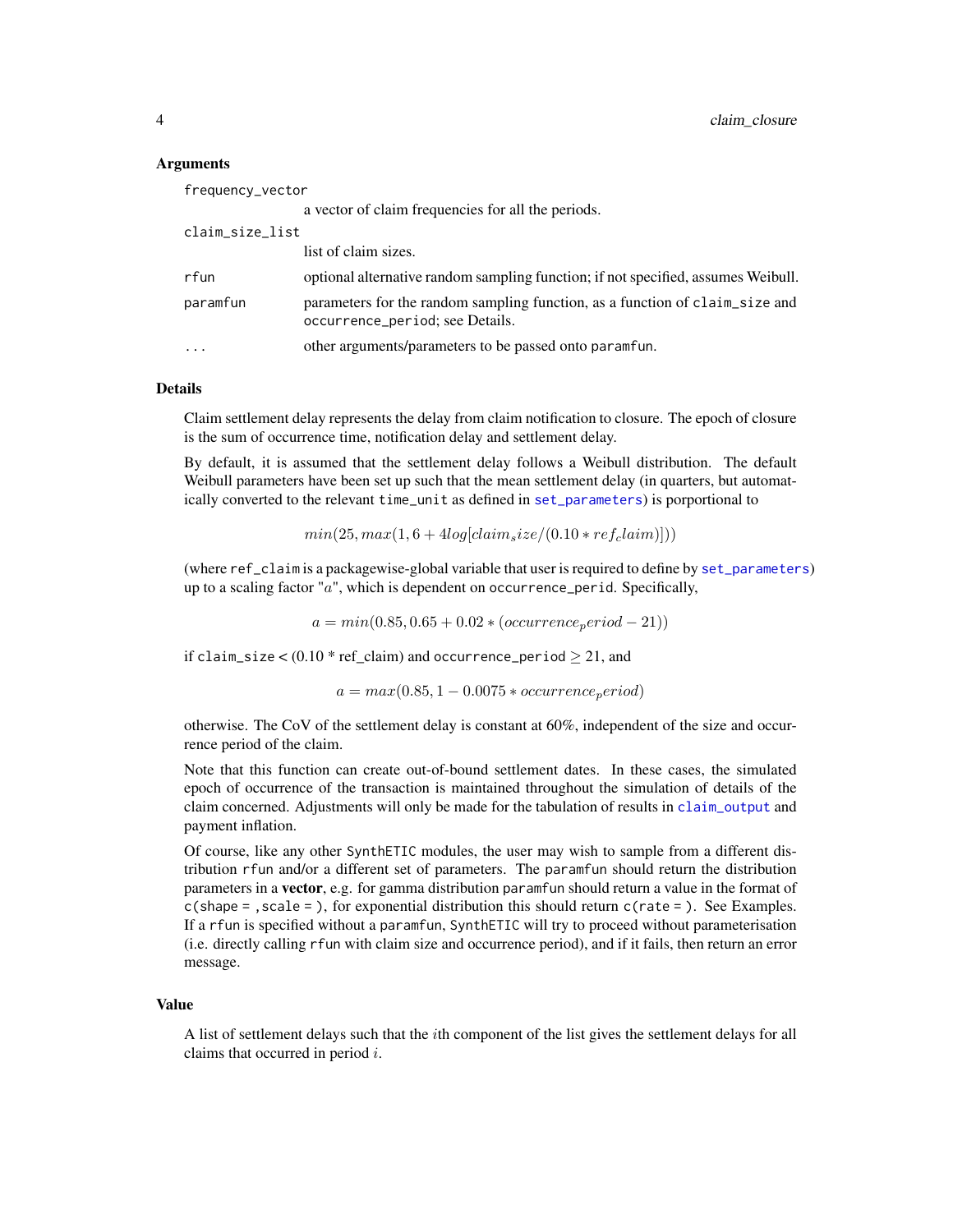# <span id="page-4-0"></span>claim\_frequency 5

# Examples

```
n_vector <- c(90, 79, 102, 78, 86, 88, 116, 84, 93, 104)
# Try a constant Weibull distribution
# (i.e. independent of claim size and occurrence period)
setldel_param <- function(claim_size, occurrence_period) {
 mean <- 10; cv <- 0.70
  shape <- get_Weibull_parameters(mean, cv)[1, ]
  scale <- get_Weibull_parameters(mean, cv)[2, ]
  c(shape = shape, scale = scale)
}
setldel <- claim_closure(n_vector, claim_size(n_vector),
                        paramfun = setldel_param)
setldel[[1]] # show settlement delay of claims originating from period 1
```
<span id="page-4-1"></span>claim\_frequency *Claim Frequency*

#### Description

Returns the number of insurance claims occurring in each of the periods.

## Usage

```
claim_frequency(
  I = 40,
  E = 12000,
  freq = 0.03,simfun,
  type = c("r", "p"),
  ...
\lambda
```
#### Arguments

| $\mathsf{T}$            | number of claims development periods considered.                                                                                                                             |
|-------------------------|------------------------------------------------------------------------------------------------------------------------------------------------------------------------------|
| E                       | effective annual exposure associated with each period (vector).                                                                                                              |
| freg                    | expected frequency per unit exposure for each period (vector).                                                                                                               |
| simfun                  | optional alternative sampling distribution; see Details.                                                                                                                     |
| type                    | the type of simfun provided. The default is a random generation function (e.g.<br>rpois); the alternative "p" is any valid cumulative distribution function (e.g.<br>ppois). |
| $\cdot$ $\cdot$ $\cdot$ | other arguments/parameters to be passed onto simfun.                                                                                                                         |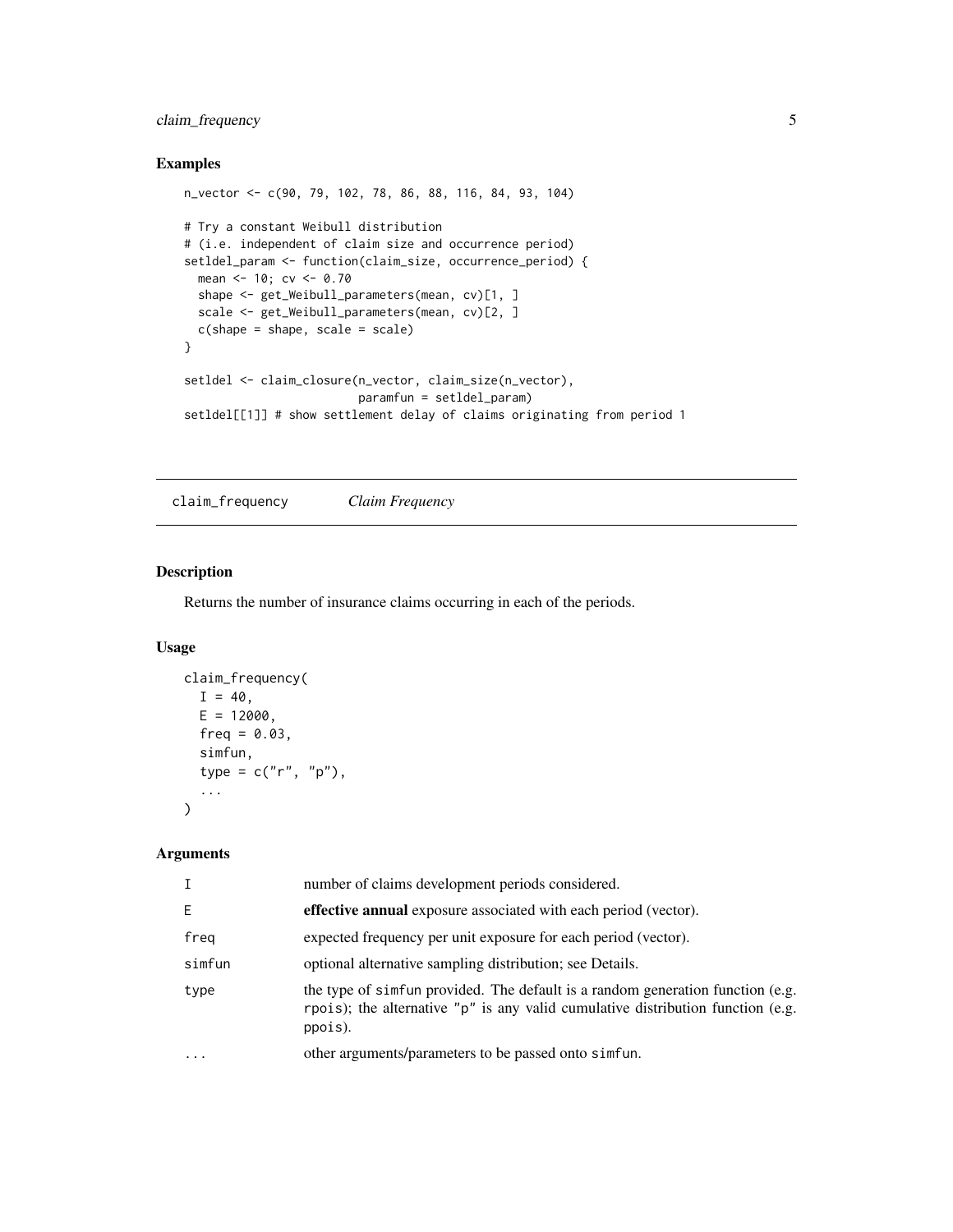# <span id="page-5-0"></span>Details

Unless otherwise specified, claim\_frequency() assumes the claim frequency follows a Poisson distribution with mean equal to the product of exposure  $E$  associated with period i and expected claim frequency freq per unit exposure for that period.

If no arguments are provided, by default claim\_frequency() assumes a total of 40 development periods, constant exposure rate at 12000 per year and constant frequency at 0.03 per unit of exposure.

If one wishes to use an alternative sampling distribution for claim frequency, they could declare such specification through the simfun argument. The simfun argument takes both random generation functions (type = "r", the default) and cumulative distribution functions (type = "p"). For the latter, claim\_frequency() will first search for the existence of the corresponding r-function. If it notes the existence of such an  $r$ -function (e.g. rpois for simfun = ppois), it will directly apply the r-function to optimise simulation efficiency. Otherwise, the function uses a numerical inverse transform method for simulation (see [simulate\\_cdf](#page-24-1)), which may not be the most efficient and can potentially result in errors if an appropriate range is not specified in the optional arguments.

Pre-defined distribution functions such as ppois are supported.

#### Examples

```
no_period <- 40
exposure <- c(rep(12000, no_period))
exp_freq \leftarrow c(rep(0.03, no_period))# returns the same result as claim_frequency()
claim_frequency(I = no\_period, E = exposure, freq = exp\_freq)
# use a pre-defined random generation function
claim_frequency(I = 10, simfun = rpois, lambda = 80)
# or equivalently, through a distribution function
claim_frequency(I = 10, simfun = ppois, type = "p", lambda = 80)
```
<span id="page-5-1"></span>claim\_notification *Claim Notification*

# Description

Simulates and returns the notification/reporting delays of each of the claims occurring in each of the periods, according to a user-specified distribution (by default a Weibull).

#### Usage

```
claim_notification(frequency_vector, claim_size_list, rfun, paramfun, ...)
```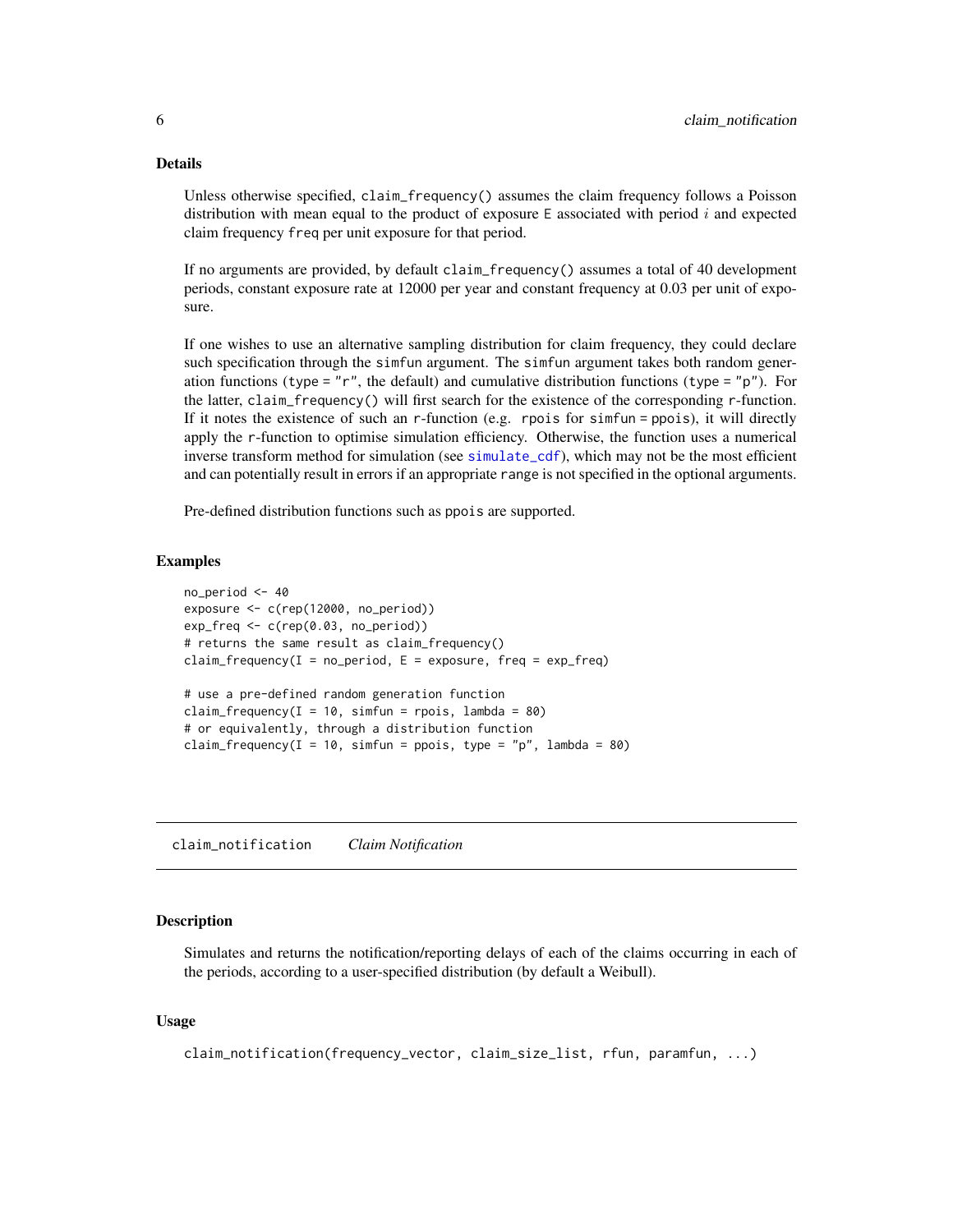# <span id="page-6-0"></span>claim\_notification 7

# Arguments

| frequency_vector |                                                                                                                 |
|------------------|-----------------------------------------------------------------------------------------------------------------|
|                  | a vector of claim frequencies for all the periods.                                                              |
| claim_size_list  |                                                                                                                 |
|                  | list of claim sizes.                                                                                            |
| rfun             | optional alternative random sampling function; if not specified, assumes Weibull.                               |
| paramfun         | parameters for the random sampling function, as a function of claim size and<br>occurrence_period; see Details. |
| $\cdot$          | other arguments/parameters to be passed onto paramfun.                                                          |

# Details

Claim notification delay represents the delay from claim occurrence to reporting. SynthETIC assumes the (removable) dependence of notification delay on claim size and occurrence period of the claim, thus requiring the user to specify a paramfun of claim\_size and occurrrence\_period (with the option to add more arguments as needed).

The paramfun should return the distribution parameters in a **vector**, e.g. for gamma distribution paramfun should return a value in the format of  $c$ (shape = , scale = ), for exponential distribution this should return c(rate = ). See Examples. If a rfun is specified without a paramfun, SynthETIC will try to proceed without parameterisation (i.e. directly calling rfun with claim size and occurrence period), and if it fails, return an error message.

By default, it is assumed that the notification delay follows a Weibull distribution, and that the mean notification delay (in quarters) is given by

$$
min(3, max(1, 2 - [log(claim_size/(0.50*ref_claim))]/3))
$$

automatically converted to the relevant time\_unit defined by user at the top of their script through [set\\_parameters](#page-23-1). Note that the ref\_claim in the equation is another package-wise global variable that the user needs to define through [set\\_parameters](#page-23-1) as it determines the monetary scale of the simulator. The CoV (Coefficient of Variation) of the notification delay is assumed to be constant at 70%, independent of the size and occurrence period of the claim.

Of course, the user may wish to sample from a different distribution rfun and/or a different set of parameters. An example is given below.

# Value

A list of notification delays such that the  $i$ th component of the list gives the notification delays for all claims that occurred in period  $i$ .

```
n_vector <- c(90, 79, 102, 78, 86, 88, 116, 84, 93, 104)
# Try a constant Weibull distribution
# (i.e. independent of claim size and occurrence period)
notidel_param <- function(claim_size, occurrence_period) {
 mean <- 2; cv <- 0.70
 shape <- get_Weibull_parameters(mean, cv)[1, ]
```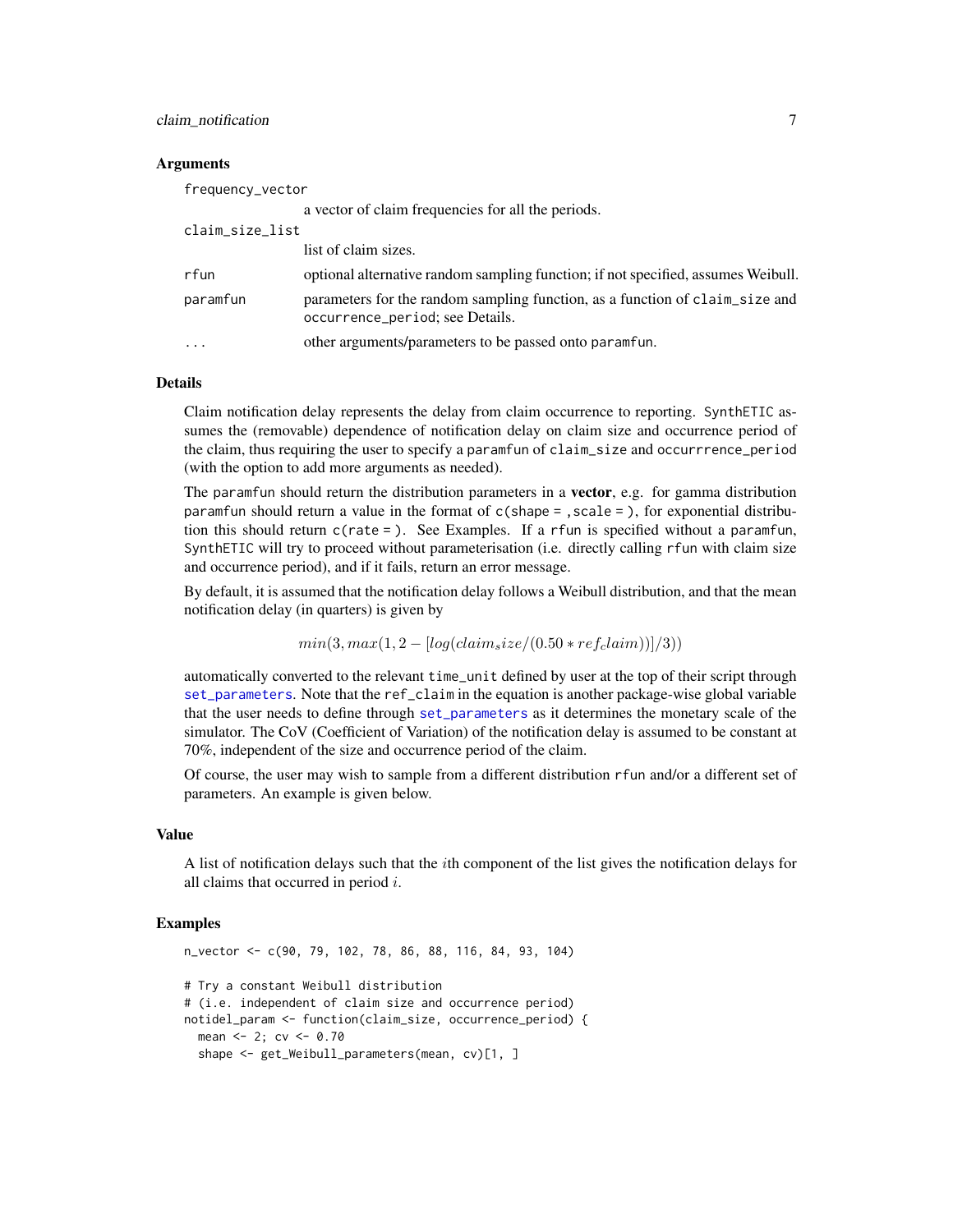```
scale <- get_Weibull_parameters(mean, cv)[2, ]
 c(shape = shape, scale = scale)
}
notidel <- claim_notification(n_vector, claim_size(n_vector),
                              paramfun = notidel_param)
notidel[[1]] # show notification for claims originating from period 1
```
<span id="page-7-2"></span>claim\_occurrence *Claim Occurrence Times*

#### Description

Returns the occurrence times of each of the claims occurring in each of the periods, assuming the occurrence time of any claim in period i is uniformly distributed between times  $i - 1$  and i.

#### Usage

claim\_occurrence(frequency\_vector)

# Arguments

frequency\_vector

a vector of claim frequencies for all the periods.

#### Value

A list of occurrence times such that the ith component of the list gives the claim occurrence time for all claims that occurred in period  $i$ .

#### Examples

```
n_vector <- c(90, 79, 102, 78, 86, 88, 116, 84, 93, 104)
# occurrence time for all claims originating from period 1
claim_occurrence(n_vector)[[1]]
```
<span id="page-7-1"></span>claim\_output *Loss Reserving Output*

#### Description

Outputs the full (or past) square of claim payments by occurrence period and development period. The upper left triangle represents the past, and the lower right triangle the unseen future.

Users can modify the aggregate level by providing an aggregate\_level argument to the function. For example, setting aggregate\_level = 4 when working with calendar *quarters* produces a payment square by occurrence and development *year*.

Users will also have the option to decide whether to include the out-of-bound transactions to the maximum DQ, or to leave them in a separate "tail" cell, see Details.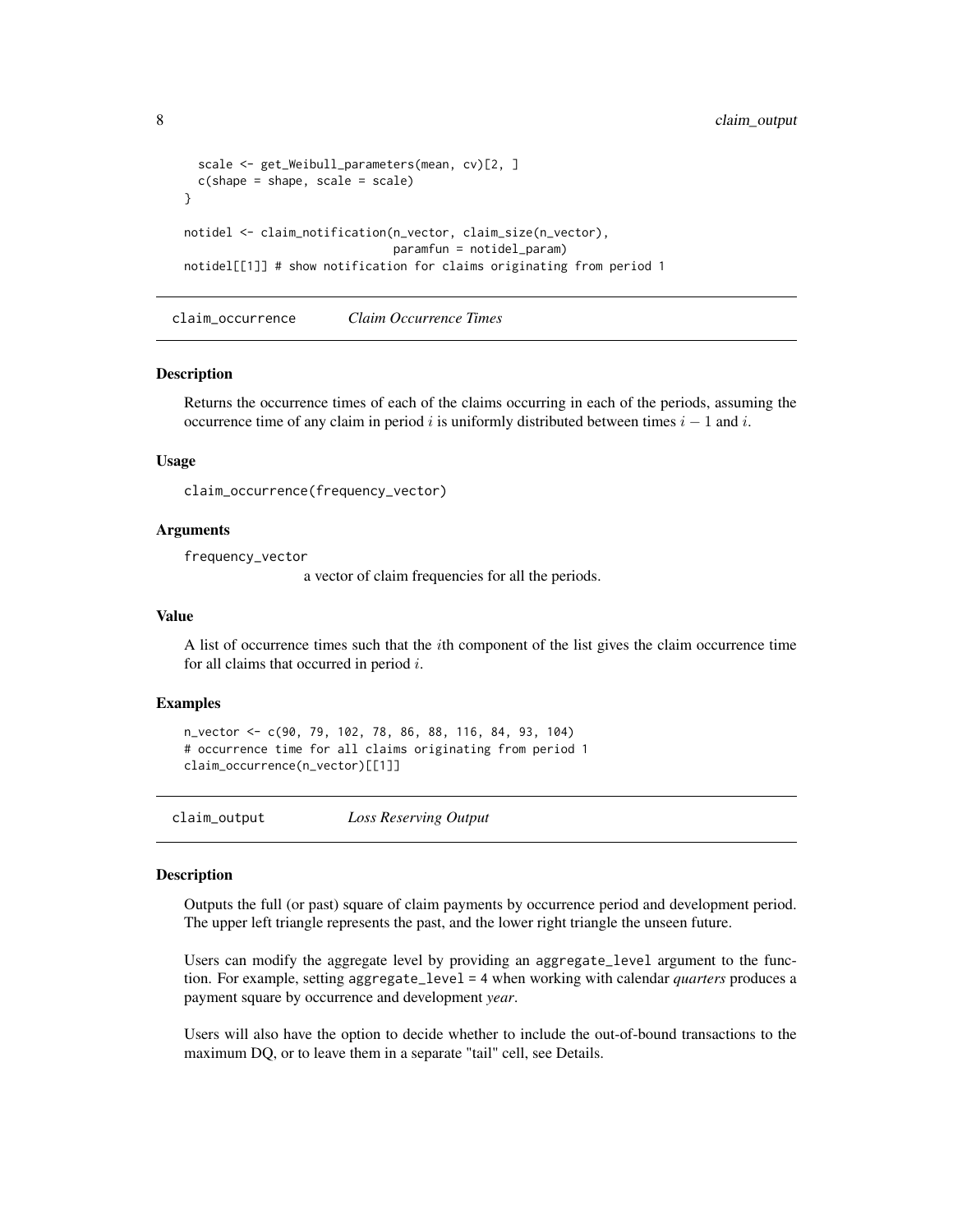claim\_output 9

# Usage

```
claim_output(
  frequency_vector,
  payment_time_list,
  payment_size_list,
  aggregate\_level = 1,
  incremental = TRUE,future = TRUE,
  adjust = TRUE\mathcal{L}
```
# Arguments

| frequency_vector  |                                                                                                                                                                                              |
|-------------------|----------------------------------------------------------------------------------------------------------------------------------------------------------------------------------------------|
|                   | a vector of claim frequencies for all the periods.                                                                                                                                           |
| payment_time_list |                                                                                                                                                                                              |
|                   | (compound) list of payment times (both the continous time scale and the discrete<br>period versions work).                                                                                   |
| payment_size_list |                                                                                                                                                                                              |
|                   | (compound) list of payment size pattern (can be either with or without inflation).                                                                                                           |
| aggregate_level   |                                                                                                                                                                                              |
|                   | number of periods to be aggregated together; must be a divisor of the total num-<br>ber of periods under consideration (default 1).                                                          |
| incremental       | logical; if true returns the incremental payment square, else returns the cumula-<br>tive payment square.                                                                                    |
| future            | logical; if true shows the full claim triangle (i.e. including claim payments in<br>future periods), else shows only the past triangle (default TRUE).                                       |
| adjust            | logical; if true accumulates all payments beyond the max development period<br>to the last development period, else shows a separate "tail" column for all the<br>out-of-bound transactions. |

# Details

Remark on out-of-bound payment times: This function allows adjustment for out-of-bound transaction dates, by forcing payments that were projected to fall out of the maximum development period to be paid at the exact end of the maximum development period allowed (when we set adjust = TRUE, which is the default behaviour). For example, if we consider 40 periods of development and a claim incurred in the interval (20, 21] was projected to have a payment at time 62.498210, then for the purpose of tabulation, we can

- treat such a payment as if it occurred at time  $60$  (adjust = TRUE);
- leave the payment in the "tail" cell, so the user can see the proportion of payments beyond the maximum development period (adjust = FALSE).

# Value

An array of claims payments.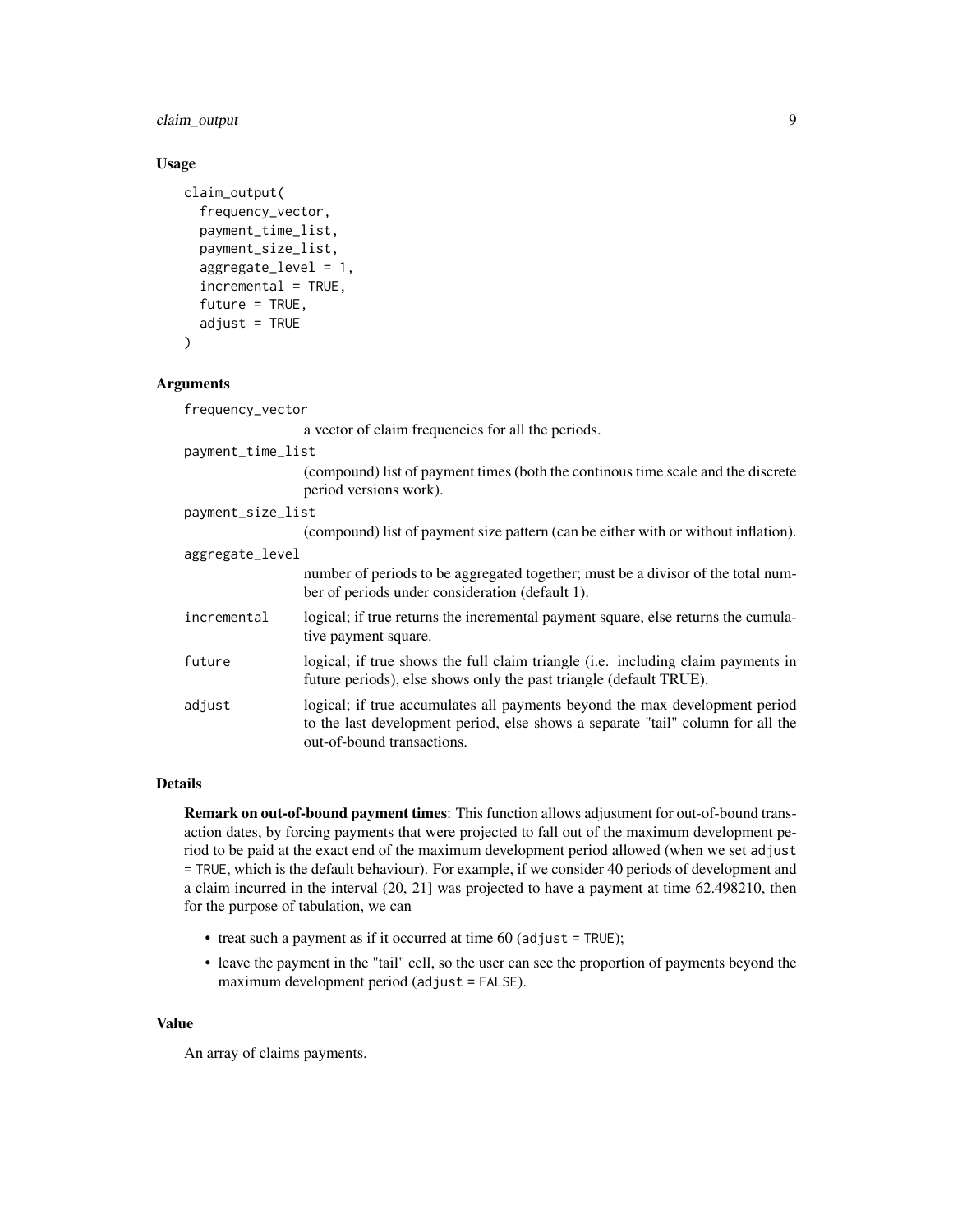# Examples

```
attach(test_claims_object)
# a square of cumulative claims payments by accident and development quarters
CL <- claim_output(frequency_vector, payment_time_list, payment_size_list,
                   aggregate_level = 1, incremental = FALSE)
detach(test_claims_object)
```
<span id="page-9-1"></span>claim\_payment\_delay *Inter-Partial Delays*

# Description

Simulates and returns the inter-partial delays (i.e. the delay of one partial payment relative to the previous) of each payment for each of the claims occurring in each of the periods.

# Usage

```
claim_payment_delay(
  frequency_vector,
  claim_size_list,
  no_payments_list,
  settlement_list,
  rfun,
  paramfun,
  ...
)
```
# Arguments

frequency\_vector

a vector of claim frequencies for all the periods.

```
claim_size_list
```
list of claim sizes.

```
no_payments_list
```
list of number of partial payments.

```
settlement_list
```
list of settlement delays.

- rfun optional alternative random sampling function; see Details for default.
- paramfun parameters for the random sampling function, as a function of claim\_size, setldel; see Details.
- ... other arguments/parameters to be passed onto paramfun.

<span id="page-9-0"></span>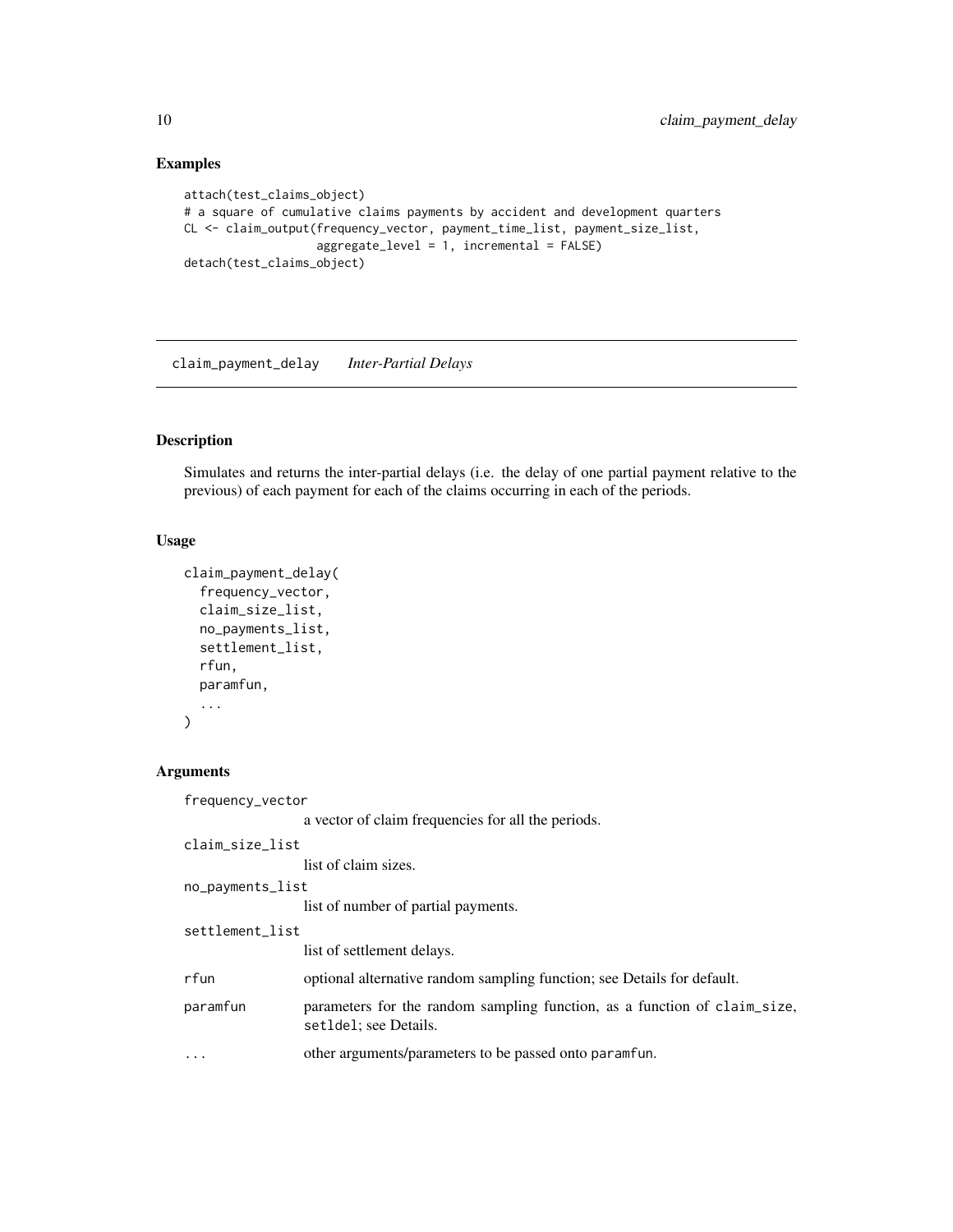#### <span id="page-10-0"></span>Details

Returns a compound list structure such that the *i*th component of the *i*th sub-list gives the payment delay pattern (as a vector) for the *j*th claim of occurrence period  $i$ .

The default rfun is split into 2 cases.

Case 1: claims with at least 4 partial payments. The simulation takes 2 steps. First we sample the last payment delay from a Weibull distribution with mean = 1 quarter (automatically converted to the relevant time\_unit, a global variable that the user is required to define at the top of their code) and  $CoV = 20\%$ . Then we sample the remaining payment delays from a second Weibull distribution with CoV at 35% and mean = target mean settlement delay (see [claim\\_closure](#page-2-1)) divided by the number of payments.

Case 2: claims with less than 4 partial payments. Proceed as in Case 1 but without separating out the simulation of the last payment delay (i.e. ignore step 1).

# Examples

```
# set up
n_vector <- claim_frequency(I = 10)
claim_sizes <- claim_size(n_vector)
no_payments <- claim_payment_no(n_vector, claim_sizes)
setldel <- claim_closure(n_vector, claim_sizes)
# with default setting
pmtdel <- claim_payment_delay(n_vector, claim_sizes, no_payments, setldel)
pmtdel[[1]][[1]] # payment delays for claim 1 of occurrence period 1
# with some custom rfun
# simplistic case: payments times are uniformly distributed
my_func <- function(n, setldel) {
 prop <- runif(n)
 prop <- prop / sum(prop)
 setldel * prop
}
mypayments <- claim_payment_delay(n_vector, claim_sizes, no_payments, setldel,
                                  rfun = my_func)# inter-partial delays for claim 1 of occurrence period 1
mypayments[[1]][[1]]
```
<span id="page-10-1"></span>claim\_payment\_inflation

```
Size of Partial Payments (With Inflation)
```
#### **Description**

Converts the (compound) list of constant-dollar-value payment sizes to a (compound) list of inflated payment sizes by applying inflation rates on a continuous time scale.

Compare with claim\_payment\_size() which generates the constant dollar amount of partial payment sizes. Note that the constant dollar values are as of time 0.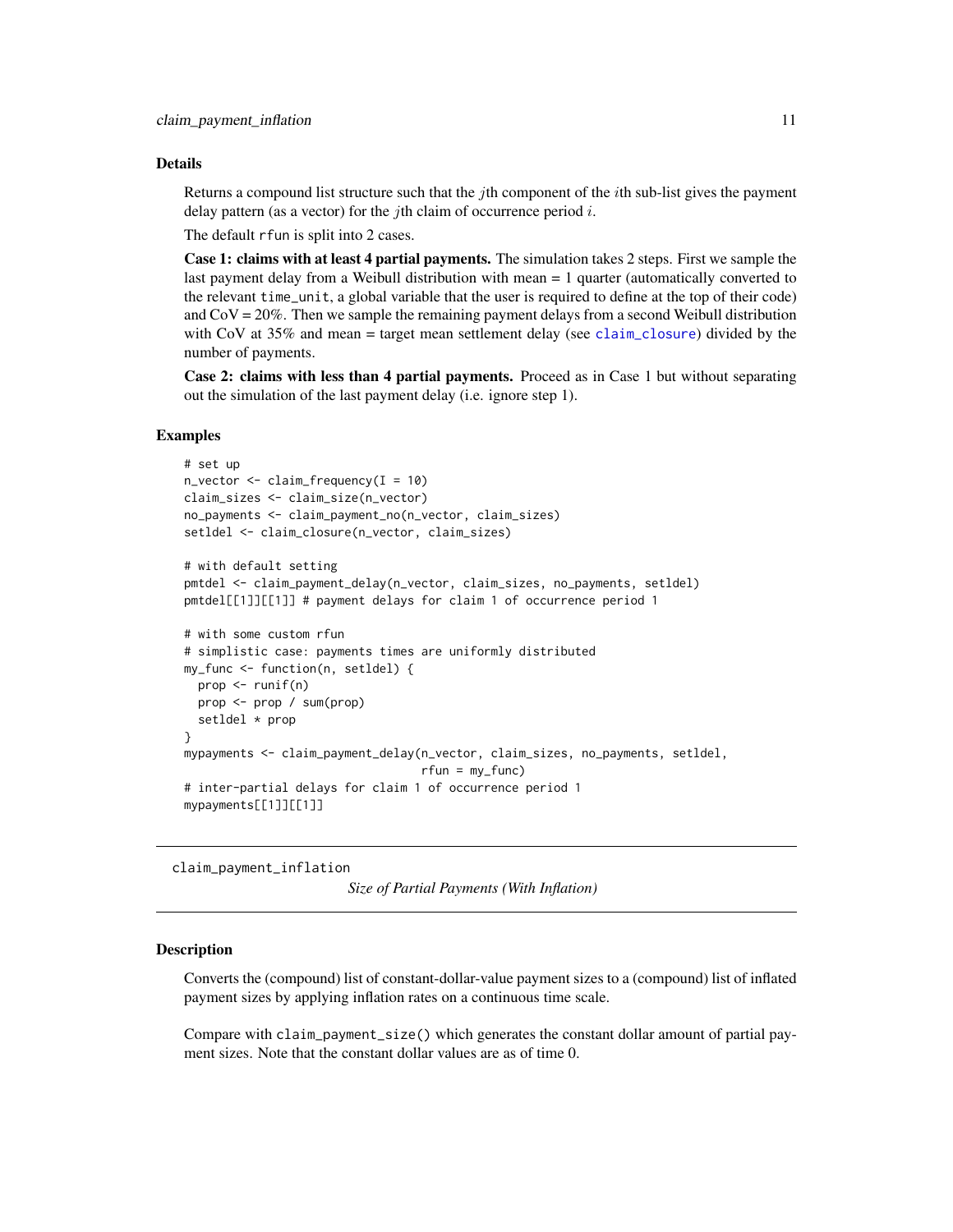# Usage

```
claim_payment_inflation(
  frequency_vector,
  payment_size_list,
  payment_time_list,
  occurrence_list,
  claim_size_list,
  base_inflation_vector,
  si_occurrence_function,
  si_payment_funtion
```
)

# Arguments

frequency\_vector

a vector of claim frequencies for all the occurrence periods.

payment\_size\_list

(compound) list of payment size pattern (without inflation).

payment\_time\_list

(compound) list of payment times on a continuous time scale.

# occurrence\_list

(compound) list of occurrence times on a continuous time scale.

claim\_size\_list

list of claim sizes.

#### base\_inflation\_vector

vector showing quarterly base inflation rates (quarterly effective) for all the periods under consideration (default at nil base inflation).

si\_occurrence\_function

function of occurrence\_time and claim\_size that outputs the superimposed inflation index with respect to claim occurrence time (see Details for the default inflation function).

si\_payment\_funtion

function of payment\_time and claim\_size that outputs the superimposed inflation index with respect to payment time (see Details for the default inflation function).

# Details

Returns a compound list structure such that the  $j$ th component of the  $i$ th sub-list gives the **inflated** payment pattern (as a vector) for the *j*th claim of occurrence period  $i$ .

By default we assume

- Nil base inflation.
- No superimposed inflation by (continuous) occurrence time for the first 20 quarters (converted to the relevant time\_unit); beyond 20 quarters, the inflation index is given by

 $1 - 0.4max(0, 1 - claim_size/(0.25*ref_clain))$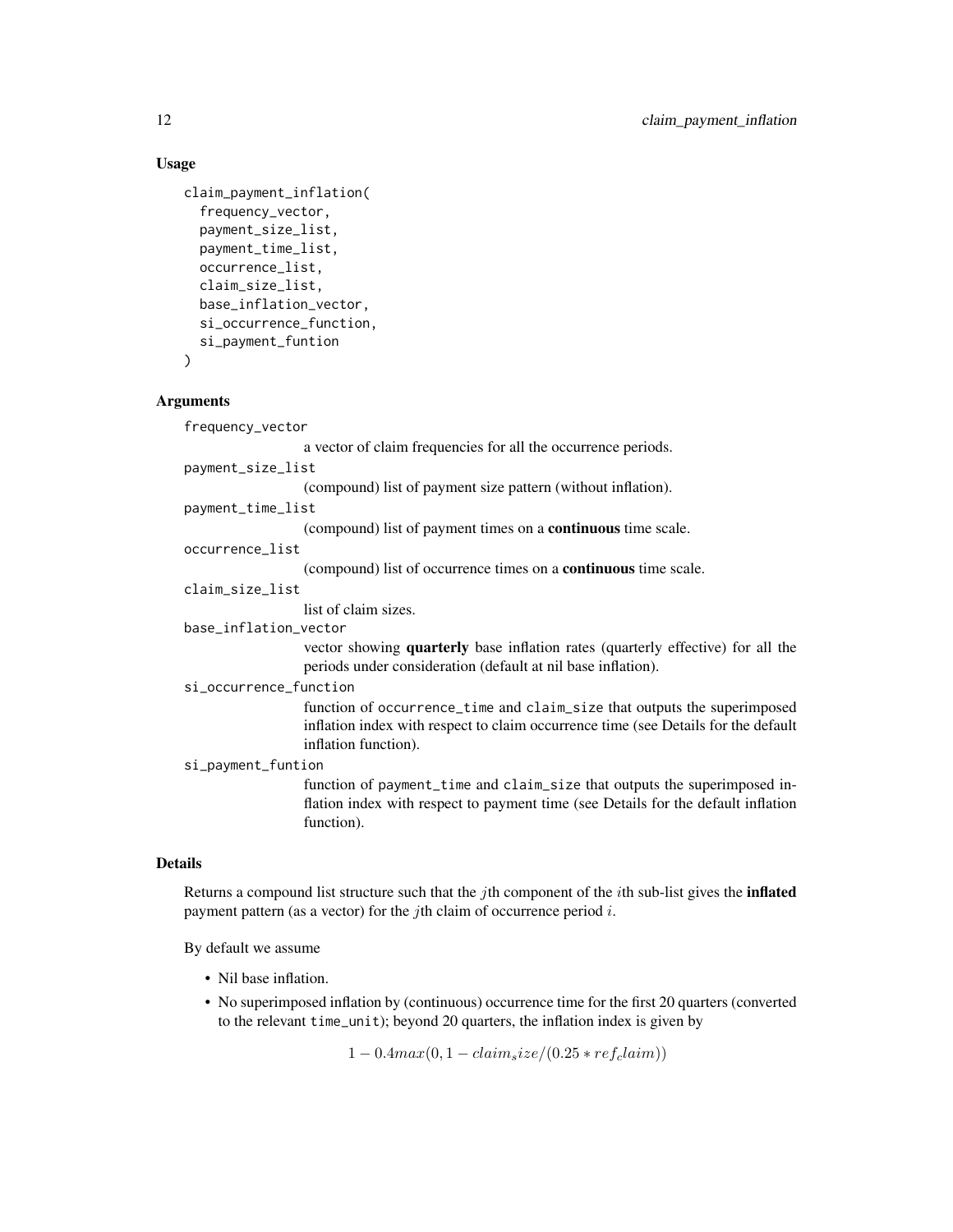<span id="page-12-0"></span>where ref\_claim is a package-wise global variable that user is required to define at the top of their code using [set\\_parameters](#page-23-1). The interpretation is that, due to some external change to the insurance scheme at the end of occurrence quarter 20, the smallest claims will reduce by up to 40% in size. This change will not impact claims exceeding 0.25\*ref\_claim in size. The reduction varies linearly between these claim sizes.

• Superimposed inflation by (continuous) payment time operates at a period rate of

 $\gamma * max(0, 1 - claim_size/ref_claim)$ 

where  $\gamma$  is equivalent to a 30% p.a. inflation rate (converted to the relevant time\_unit). The interpretation is that, for claims of small size the payment time superimposed inflation tends to be very high (30% p.a.); whereas for claims exceeding ref\_claim in dollar values as of  $t = 0$ , the payment time superimposed inflation is nil. The rate of inflation varies linearly between claim sizes of zero and ref\_claim.

Remark on continuous inflation: We note that SynthETIC works with exact transaction times, so time has been measured continuously throughout the program. This allows us to apply inflation on a continous time scale too. For example, we asked the users to provide base inflation as a vector of quarterly base inflation rates, quarterly effective for all the periods under consideration. This data is generally available online (e.g. the Australian quarterly inflation is available on RBA's website - see [link\)](https://www.rba.gov.au/inflation/measures-cpi.html#quarterly). We then interpolate the quarterly inflation rates to compute the addition of inflation by exact times. In the case of above, if we observed quarterly inflation rates of 0.6%, 0.5%, 0.7% and 0.3% for one particular year, then the base inflation applied to a payment at time  $t = 1.82$  quarters will be  $1.006 * 1.005^{0.82}$ .

Remark on out-of-bound payment times: This function includes adjustment for out-of-bound transaction dates, by forcing payments that were projected to fall out of the maximum development period to be paid at the exact end of the maximum development period allowed. For example, if we consider 40 periods of development and a claim incurred in the interval (20, 21] was projected to have a payment at time  $62.498210$ , then we would treat such a payment as if it occurred at time 60 for the purpose of inflation.

```
# remove SI occurrence and SI payment
SI_occurrence <- function(occurrence_time, claim_size) {1}
SI_payment <- function(payment_time, claim_size) {1}
# base inflation constant at 0.02 p.a. effective
# (length is 80 to cover the maximum time period)
base_inflation_vector <- rep((1 + 0.02)^{(1/4)} - 1, times = 80)
attach(test_claims_object)
payment_inflated_list <- claim_payment_inflation(
  frequency_vector, payment_size_list, payment_time_list,
 occurrence_list, claim_size_list, base_inflation_vector,
 SI_occurrence, SI_payment
)
detach(test_claims_object) # undo the attach
# inflated payments for claim 1 of occurrence period 1
payment_inflated_list[[1]][[1]]
```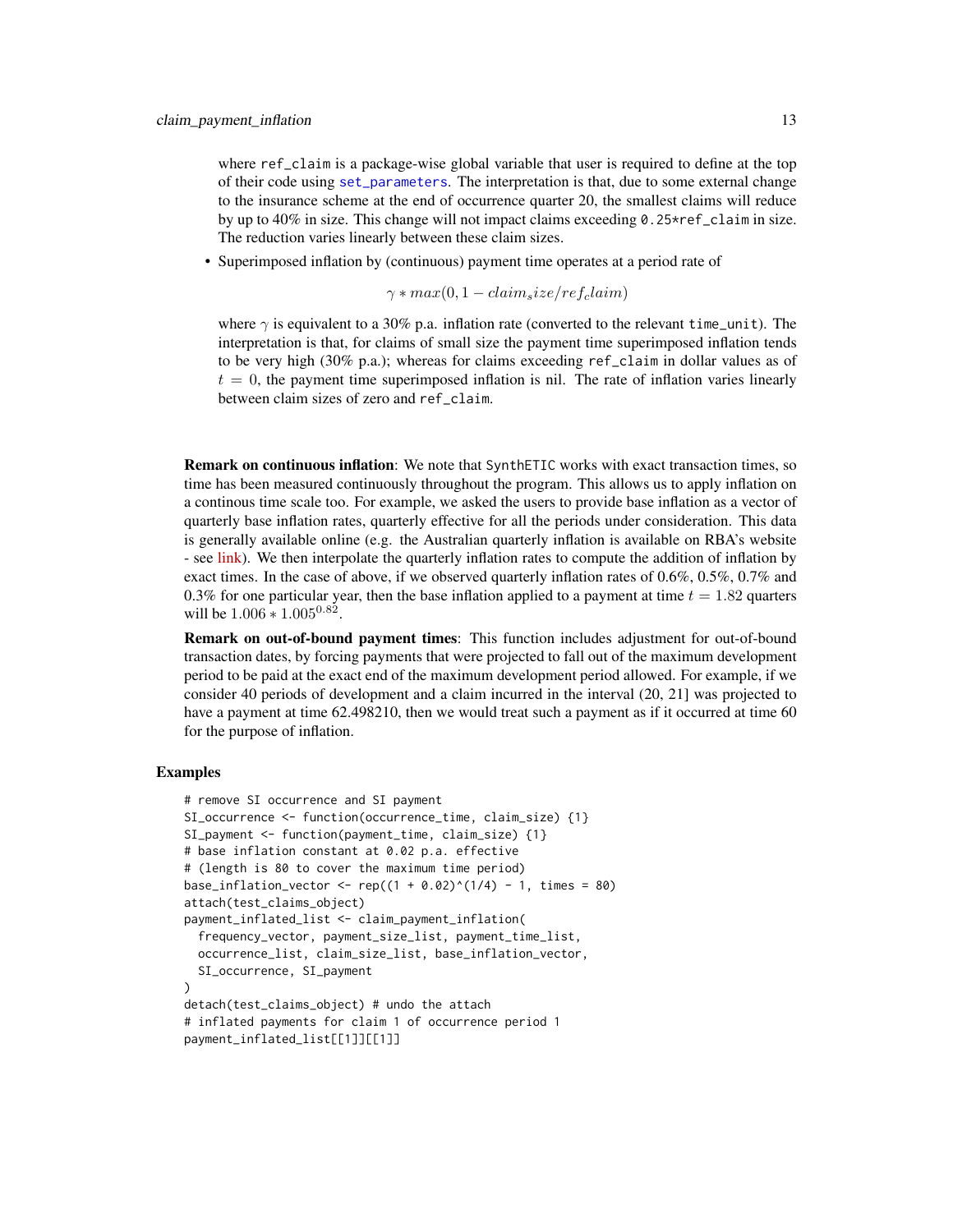<span id="page-13-1"></span><span id="page-13-0"></span>claim\_payment\_no *Number of Partial Payments*

# Description

Simulates and returns the number of partial payments required to settle each of the claims occurring in each of the periods.

# Usage

```
claim_payment_no(frequency_vector, claim_size_list, rfun, paramfun, ...)
```
# Arguments

frequency\_vector

|                 | a vector of claim frequencies for all the periods.                                                                                                                                                                                                                                                                                   |
|-----------------|--------------------------------------------------------------------------------------------------------------------------------------------------------------------------------------------------------------------------------------------------------------------------------------------------------------------------------------|
| claim_size_list |                                                                                                                                                                                                                                                                                                                                      |
|                 | list of claim sizes.                                                                                                                                                                                                                                                                                                                 |
| rfun            | optional alternative random sampling function; see Details for default.                                                                                                                                                                                                                                                              |
| paramfun        | parameters for the random sampling function, as a function of claim_size; see<br>Details.                                                                                                                                                                                                                                            |
| $\cdots$        | other arguments/parameters to be passed onto paramfun, e.g. if going with the<br>default sampling distribution, you can specify a claim_size_benchmark_1 (be-<br>low which claims are assumed to be settled with 1 or 2 payments) and claim_size_benchmark_2<br>(below which claims are assumed to be settled with 2 or 3 payments). |

#### Details

Returns a list structure such that the *i*th component of the list gives the number of partial payments required to settle each of the claims that occurred in period  $i$ . It is assumed that at least one payment is required i.e. no claims are settled without any single cash payment.

Let  $M$  represent the number of partial payments associated with a particular claim. The default  $simulate\_no\_pm\_function$  is set up such that if  $claim\_size \leq claim\_size\_benchmark\_1$ ,

$$
Pr(M = 1) = Pr(M = 2) = 1/2;
$$

 $if claim_size\_benchmark_1 < claim_size \le claim_size\_benchmark_2$ 

$$
Pr(M = 2) = 1/3, Pr(M = 3) = 2/3;
$$

if claim\_size > claim\_size\_benchmark\_2 then  $M$  is geometric with minimum 4 and mean

 $min(8, 4 + log(claim<sub>s</sub>ize/claim<sub>s</sub>ize<sub>b</sub>enchmark<sub>2</sub>)).$ 

Alternative sampling distributions are supported through rfun (the random generation function) and paramfun (which returns the parameters of rfun as a function of claim\_size). The paramfun should return the distribution parameters in a **vector**, e.g. for gamma distribution paramfun should return a value in the format of c(shape = ,scale = ). If a rfun is specified without a paramfun, SynthETIC will try to proceed without parameterisation (i.e. directly calling rfun with claim\_size), and if it fails, then return an error message.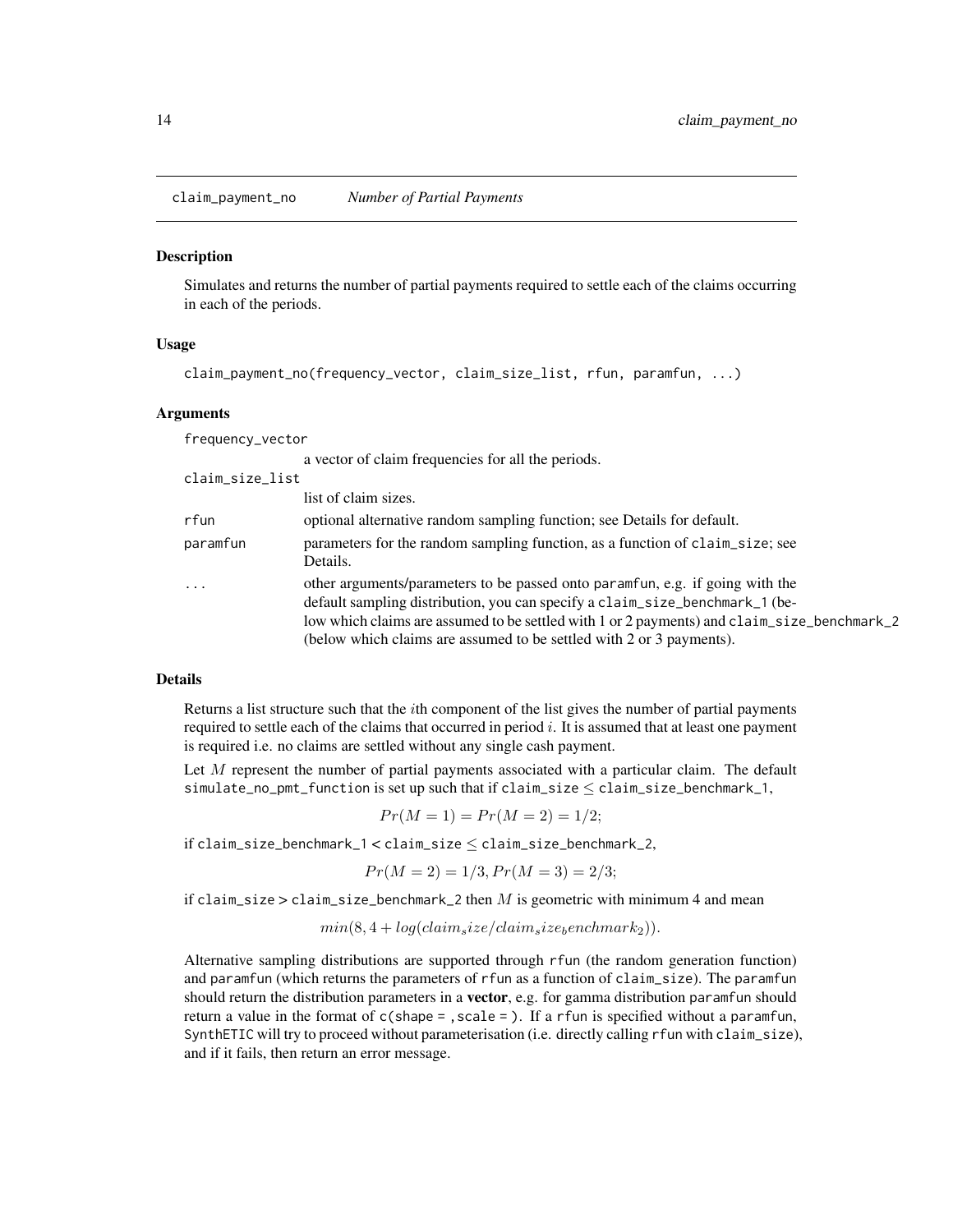# <span id="page-14-0"></span>claim\_payment\_size 15

# Examples

```
n_vector <- claim_frequency(I = 10)
# with default simulation function
no_payments <- claim_payment_no(n_vector, claim_size(n_vector))
no_payments[[1]] # number of payments for claims incurred in period 1
# modify the lower benchmark value
claim_payment_no(n_vector, claim_size(n_vector),
                 claim_size_benchmark_1 = 5000)
```
<span id="page-14-1"></span>claim\_payment\_size *Size of Partial Payments (Without Inflation)*

# Description

Simulates and returns the constant dollar amount of each partial payment (i.e.without inflation) for each of the claims occurring in each of the periods.

# Usage

```
claim_payment_size(
  frequency_vector,
  claim_size_list,
 no_payments_list,
  rfun,
 paramfun,
  ...
)
```
# Arguments

frequency\_vector

```
a vector of claim frequencies for all the periods.
```

```
claim_size_list
                 list of claim sizes.
no_payments_list
```
list of number of partial payments.

```
rfun optional alternative random sampling function; see Details for default.
```
- paramfun parameters for the random sampling function, as a function of claim\_size; see Details.
- ... other arguments/parameters to be passed onto paramfun.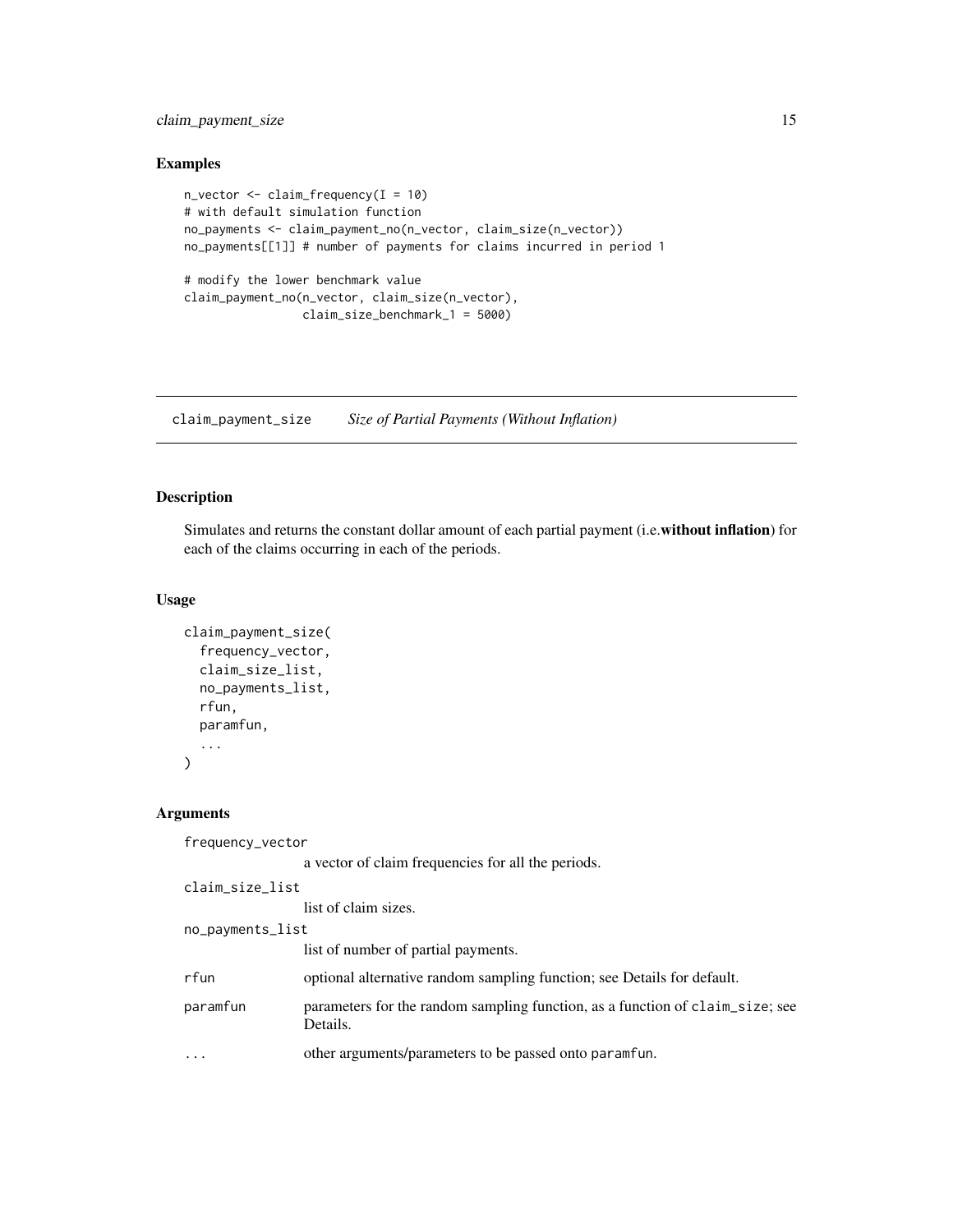# <span id="page-15-0"></span>Details

Returns a compound list structure such that the jth component of the *i*th sub-list gives the payment pattern (as a vector) for the *j*th claim of occurrence period  $i$ .

The default rfun is set up in three steps. First we sample the **complement** of the proportion of total claim size represented by the last two payments, from a Beta distribution with mean

 $1 - min(0.95, 0.75 + 0.04 log[claim_size/(0.10*ref_claim)])$ 

where ref\_claim is a package-wise global variable that we ask the user to define at the top of their code using [set\\_parameters](#page-23-1). CoV is assumed constant at 20%.

Next we simulate the proportion of last\_two\_pmts paid in the second last payment (*settlement of the claim*) from a Beta distribution with mean =  $0.90$  and  $CoV = 3\%$ .

Lastly we sample the remaining payment proportions from a Beta distribution with mean

 $(1 - last<sub>t</sub>wo<sub>p</sub>ayments)/(no<sub>p</sub>mt - 2)$ 

and  $\text{COV} = 10\%$ , which is followed by a normalisation such that the proportions add up to 1.

In the cases where there are only 2 or 3 partial payments, proceed as if there were 4 or 5 payments respectively with last\_two\_payments  $= 0$ . The trivial case is when the claim is settled with a single payment, which must be of the same amount as the total claim size.

Alternative sampling distributions are supported through rfun (the random generation function) and paramfun (which returns the parameters of rfun as a function of claim\_size). The paramfun should return the distribution parameters in a **vector**, e.g. for gamma distribution paramfun should return a value in the format of  $c$ (shape = , scale = ). If a rfun is specified without a paramfun, SynthETIC will try to proceed without parameterisation (i.e. directly calling rfun with claim\_size), and if it fails, then return an error message.

# Explanation

Why did we set up a payment pattern as above?

The payment pattern is set up to reflect the typical pattern of a claim from an Auto liability line of business, which usually consists of:

- 1. (possibly) some small payments such as police reports, medical consultations and reports;
- 2. some more substantial payments such as hospitalisation, specialist medical procedures, equipment (e.g. prosthetics);
- 3. a final settlement with the claimant (usually the second last payment);
- 4. a smaller final payment, usually covering legal costs.

Claims in a number of other lines of business exhibit a similar structure, albeit with possible differences in the types of payment made.

```
# set up
n\_vector \leq - \text{claim\_frequency}(I = 10)claim_sizes <- claim_size(n_vector)
```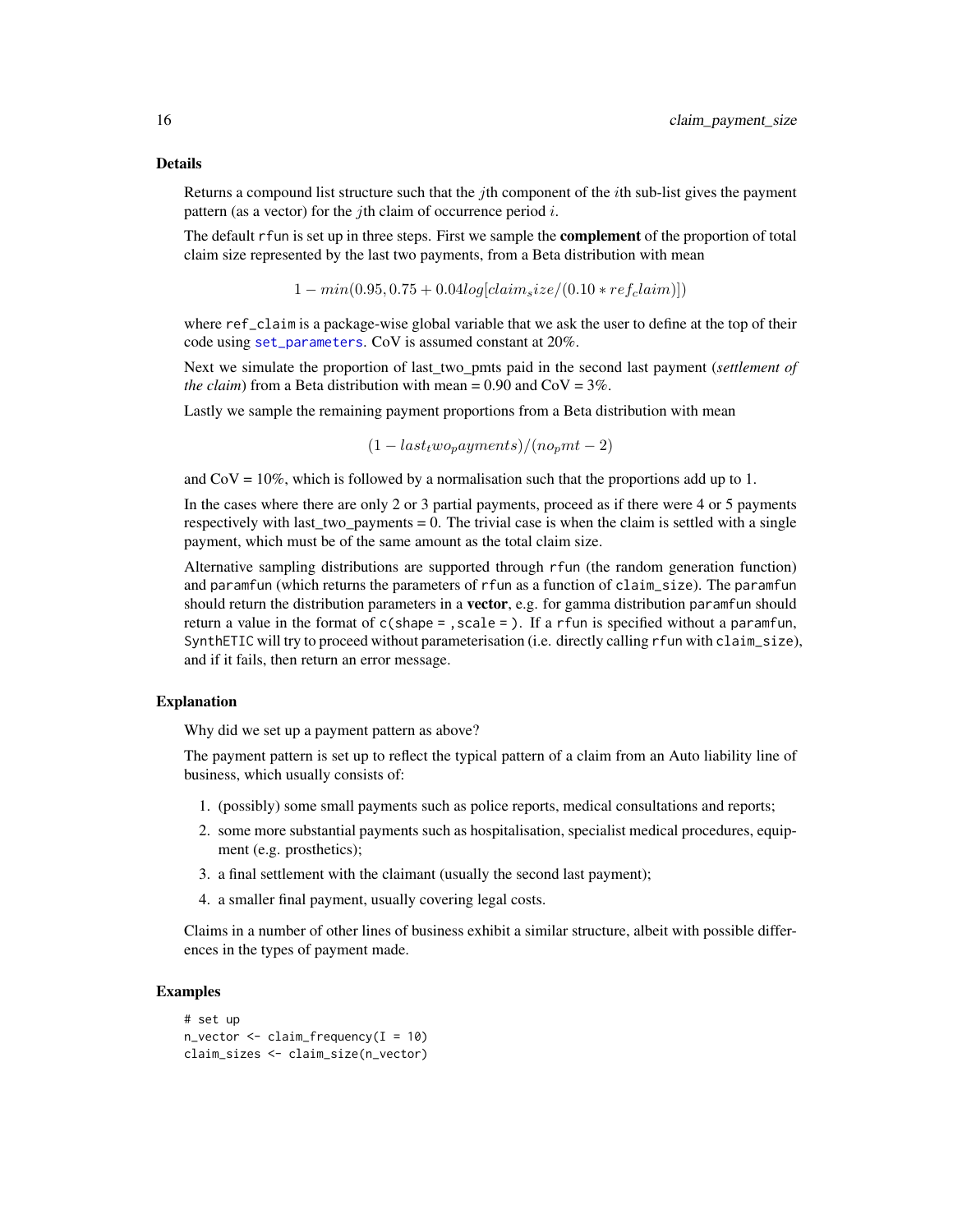```
no_payments <- claim_payment_no(n_vector, claim_sizes)
# with default rfun
payments <- claim_payment_size(n_vector, claim_sizes, no_payments)
# partial payment sizes for claim 1 of occurrence period 1
payments[[1]][[1]]
# with some custom rfun
# simplistic case: (stochastically) equal amounts
my_func <- function(n, claim_size) {
  prop <- runif(n)
  prop <- prop / sum(prop)
  claim_size * prop
}
mypayments <- claim_payment_size(n_vector, claim_sizes, no_payments, my_func)
# partial payment sizes for claim 1 of occurrence period 1
mypayments[[1]][[1]]
```
<span id="page-16-1"></span>claim\_payment\_time *Partial Payment Times (in Continuous Time Scale)*

#### Description

Converts the list of inter-partial delays to a list of payment times in continuous time scale. Set discrete = TRUE to get the payment times in calendar periods.

# Usage

```
claim_payment_time(
  frequency_vector,
  occurrence_list,
  notification_list,
  payment_delay_list,
  discrete = FALSE
)
```
#### Arguments

frequency\_vector

```
a vector of claim frequencies for all the periods.
occurrence_list
                  list of claim occurrence times.
notification_list
                 list of notification delays.
payment_delay_list
                  (compound) list of inter partial delays.
discrete logical; if TRUE returns integer-valued payment times (default FALSE).
```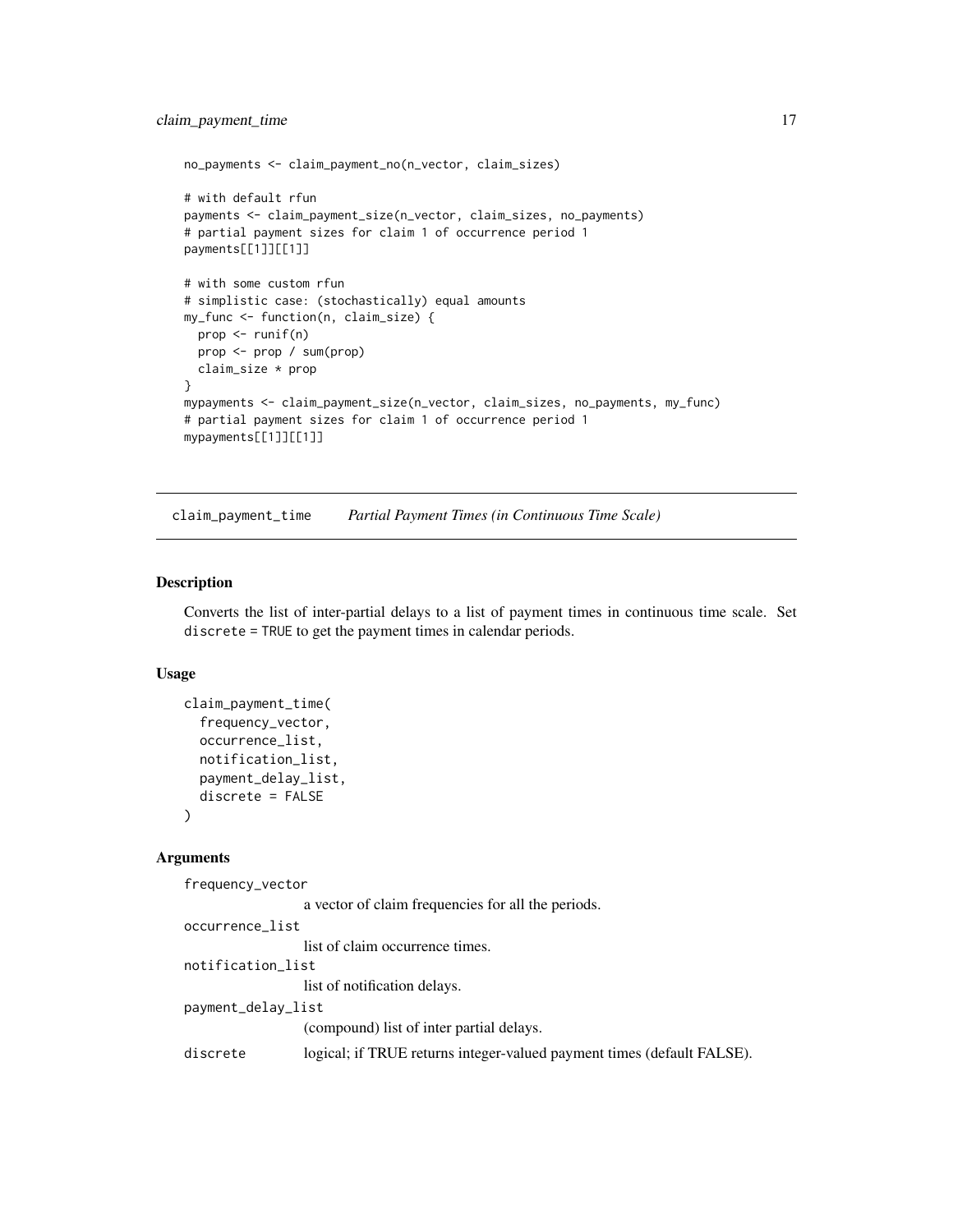# <span id="page-17-0"></span>Details

Returns a compound list structure such that the *i*th component of the *i*th sub-list gives the payment time pattern (as a vector) for the *j*th claim of occurrence period  $i$ .

Note that, as in the case of [claim\\_closure](#page-2-1), this function can result in out-of-bound payment dates (i.e. payment times beyond the maximum number of development periods under consideration). In these cases, we retain the original simulated values for the simulation of other quantities, but we will make adjustments for such claims in the tabulation of results in [claim\\_output](#page-7-1) and the payment inflation function [claim\\_payment\\_inflation](#page-10-1).

<span id="page-17-1"></span>claim\_size *Claim Size*

# **Description**

Simulates and returns the size of each of the claims occurring in each of the periods, given its cumulative distribution function.

Note that claim\_size() aims to model the claim sizes without inflation.

#### Usage

```
claim_size(frequency_vector, simfun, type = c("r", "p"), ...)
```
# Arguments

frequency\_vector

|           | a vector of claim frequencies for all the periods.                                                                                                                                     |
|-----------|----------------------------------------------------------------------------------------------------------------------------------------------------------------------------------------|
| simfun    | optional alternative sampling distribution; see Details.                                                                                                                               |
| type      | the type of simfun provided. The default is a random generation function (e.g.<br>rweibull); the alternative " $p$ " is any valid cumulative distribution function (e.g.<br>pweibull). |
| $\ddotsc$ | other arguments/parameters to be passed onto simfun.                                                                                                                                   |

#### Details

By default claim\_size() assumes a left truncated power normal distribution:  $S^0.2 Normal(9.5, sd =$ 3), left truncated at 30. The truncation is done via resampling for rejected values.

Users can opt to use alternative distributions if desired. As discussed in [claim\\_frequency](#page-4-1), users can declare such specification through the simfun argument, which takes both random generation functions (type = "r", the default) and cumulative distribution functions (type = "p"). See Examples.

For the latter, claim\_size() will first search for the existence of the corresponding r-function. If it notes the existence of such an r-function (e.g. rweibull for simfun = pweibull), it will directly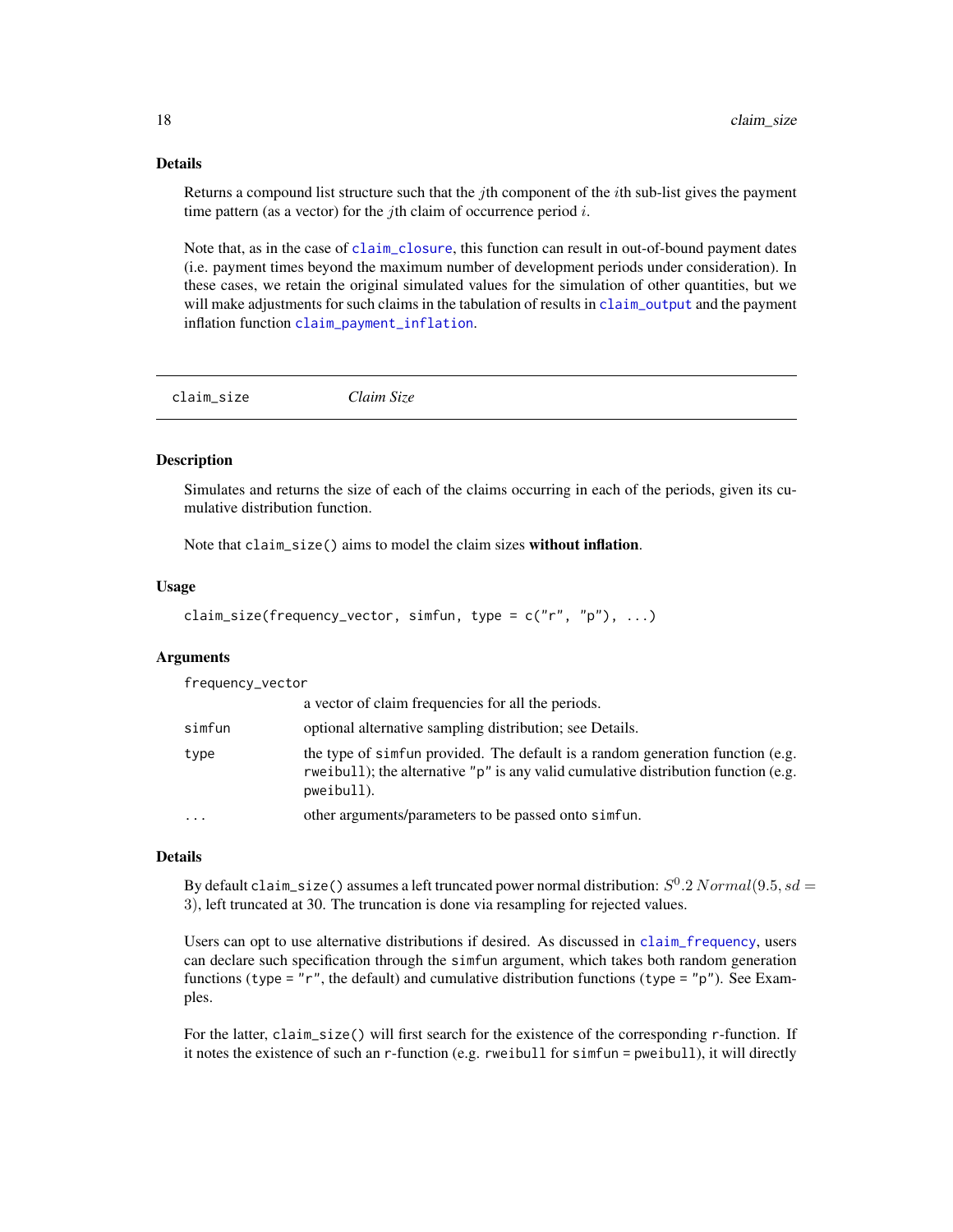<span id="page-18-0"></span>apply the r-function to optimise simulation efficiency. Otherwise, the function uses a numerical inverse transform method for simulation (see [simulate\\_cdf](#page-24-1)), which may not be the most efficient and can potentially result in errors if an appropriate range is not specified in the optional arguments.

# Value

A list of claim sizes such that the ith component of the list gives the sizes for all claims that occurred in period i.

# Examples

```
n_vector <- c(90, 79, 102, 78, 86, 88, 116, 84, 93, 104)
claim_size(n_vector)[[1]] # gives the sizes for all
                          # all claims incurred in period 1
# use some custom pre-defined distribution function
claim_size(n_vector, stats::rweibull, shape = 4, scale = 100000)[[1]]
# equivalently
claim_size(n_vector, stats::pweibull, "p", shape = 4, scale = 100000 [[1]]
```
# cv *Coefficient of Variation*

# Description

Returns the observed coefficient of variation (CoV) of a given sample x.

If na.rm is true then missing values are removed before computation proceeds, as in the case of the mean() function.

# Usage

 $cv(x, na.rm = TRUE)$ 

#### Arguments

|       | a numeric vector.                                                                                     |
|-------|-------------------------------------------------------------------------------------------------------|
| na.rm | a logical value indicating whether NA values should be stripped before the com-<br>putation proceeds. |

# Details

The coefficient of variation is defined as is defined as the ratio of the standard deviation to the mean. It shows the extent of variability in relation to the mean of the population.

cv() estimates the CoV of a given sample by computing the ratio of the sample standard deviation (see stats::sd) to the sample mean.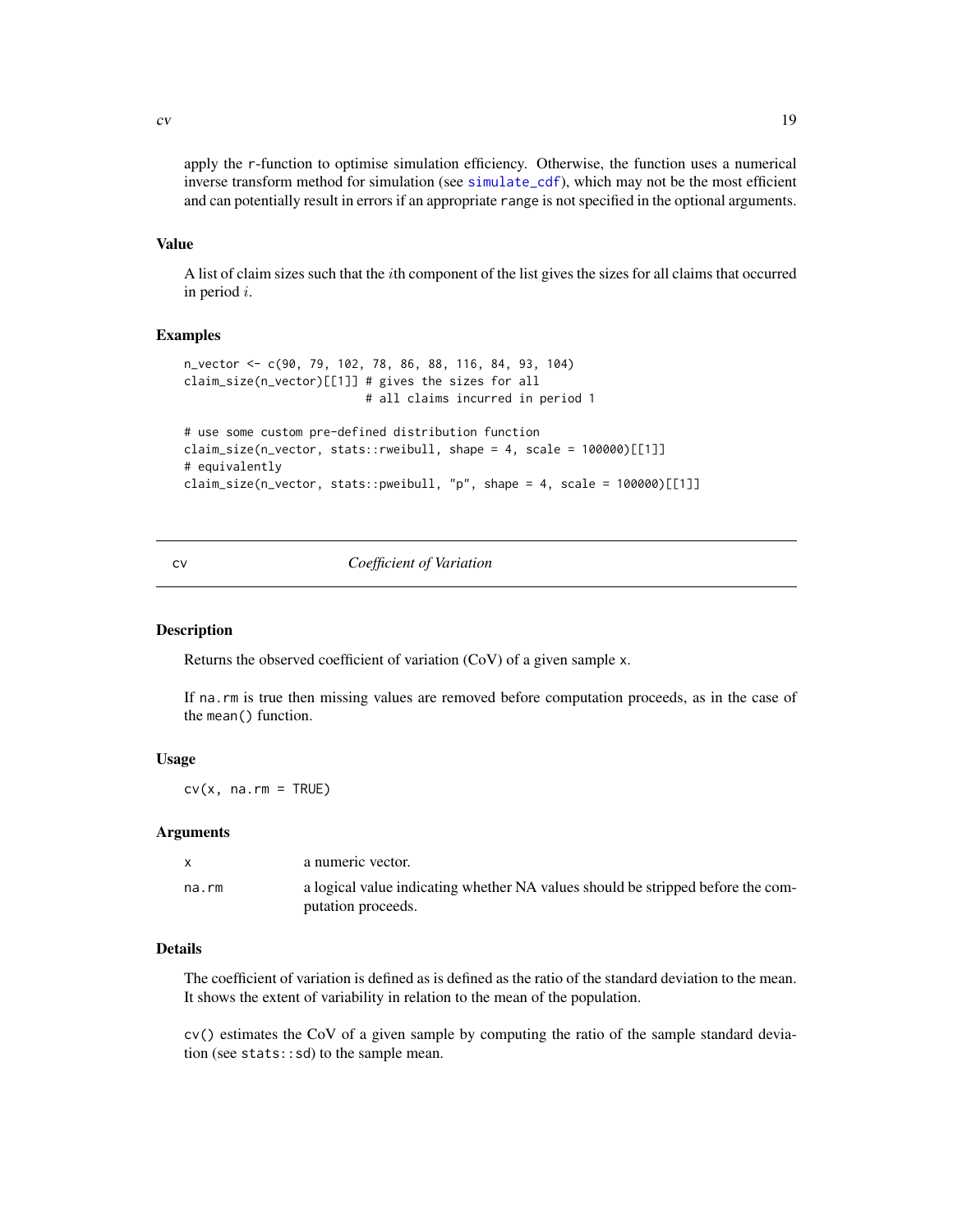# <span id="page-19-0"></span>Examples

cv(1:10)

generate\_claim\_dataset

*Generate a Claims Dataset*

# Description

Generates a dataset of claims records that takes the same structure as test\_claim\_dataset included in this package, with each row representing a unique claim.

# Usage

```
generate_claim_dataset(
  frequency_vector,
  occurrence_list,
  claim_size_list,
  notification_list,
  settlement_list,
  no_payments_list
)
```
# Arguments

frequency\_vector

a vector of claim frequencies for all the periods. occurrence\_list list of claim occurrence times. claim\_size\_list list of claim sizes. notification\_list list of notification delays. settlement\_list list of settlement delays. no\_payments\_list list of number of partial payments.

# Value

A dataframe that takes the same structure as [test\\_claim\\_dataset](#page-26-1).

# See Also

[test\\_claim\\_dataset](#page-26-1)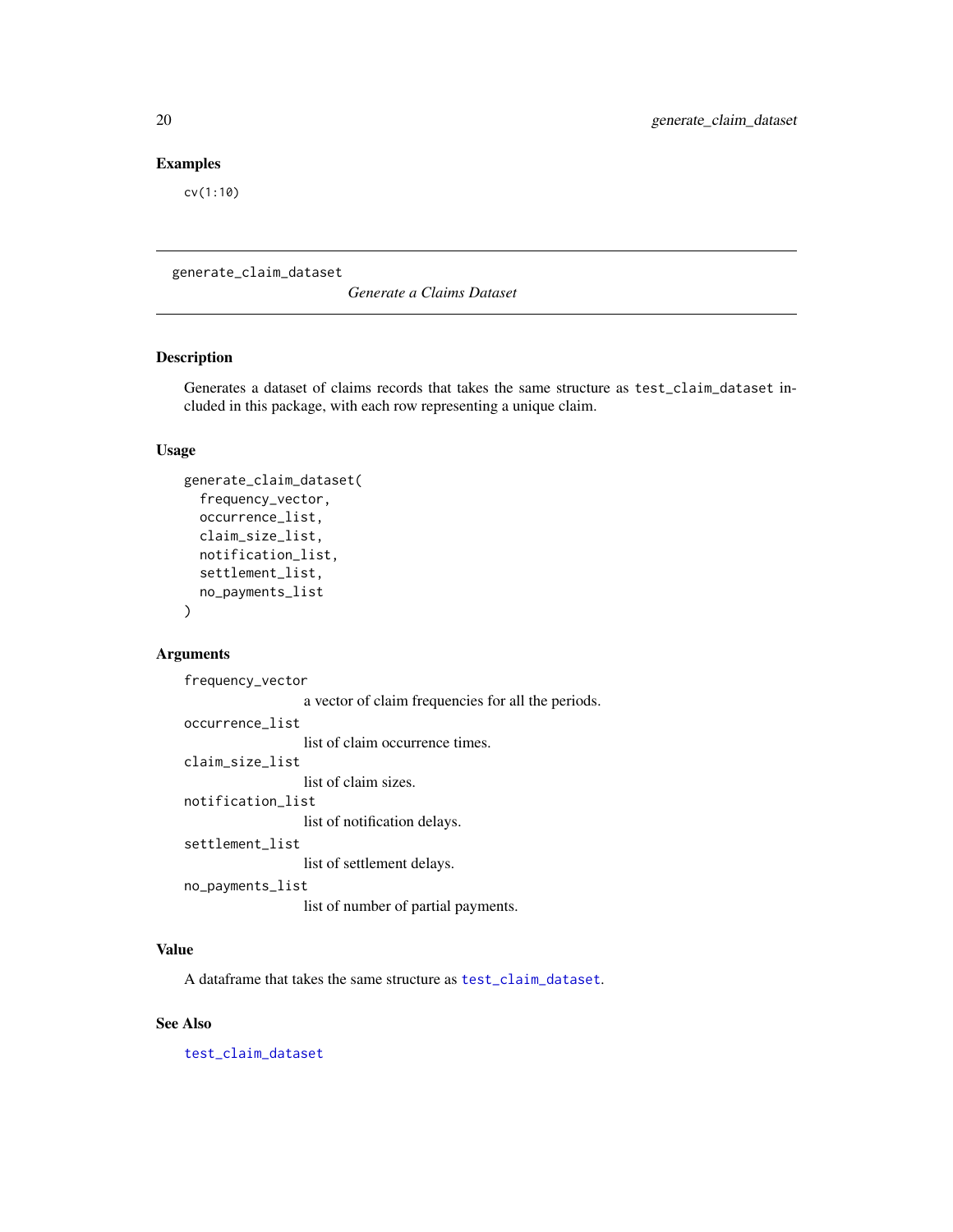# <span id="page-20-0"></span>Examples

```
# demo only, in practice might generate claim dataset before simulating
# the partial payments
# this code generates the built-in test_claim_dataset
attach(test_claims_object)
claim_dataset <- generate_claim_dataset(
  frequency_vector, occurrence_list, claim_size_list, notification_list,
  settlement_list, no_payments_list
)
detach(test_claims_object)
```

```
generate_transaction_dataset
```
*Generate a Transactions Dataset*

# Description

Generates a dataset of partial payment records that takes the same structure as test\_transaction\_dataset included in this package, with each row representing a unique payment.

#### Usage

```
generate_transaction_dataset(claims, adjust = FALSE)
```
# Arguments

| claims | an claims object containing all the simulated quantities, see claims.                                                                                                                |
|--------|--------------------------------------------------------------------------------------------------------------------------------------------------------------------------------------|
| adiust | if TRUE then the payment times will be forced to match with the maximum<br>development period under consideration; default FALSE (which will produce<br>out-of-bound payment times). |
|        |                                                                                                                                                                                      |

#### Value

A dataframe that takes the same structure as [test\\_transaction\\_dataset](#page-26-2).

# See Also

[test\\_transaction\\_dataset](#page-26-2)

```
# this generates the built-in test_transaction_dataset
transact_data <- generate_transaction_dataset(test_claims_object)
```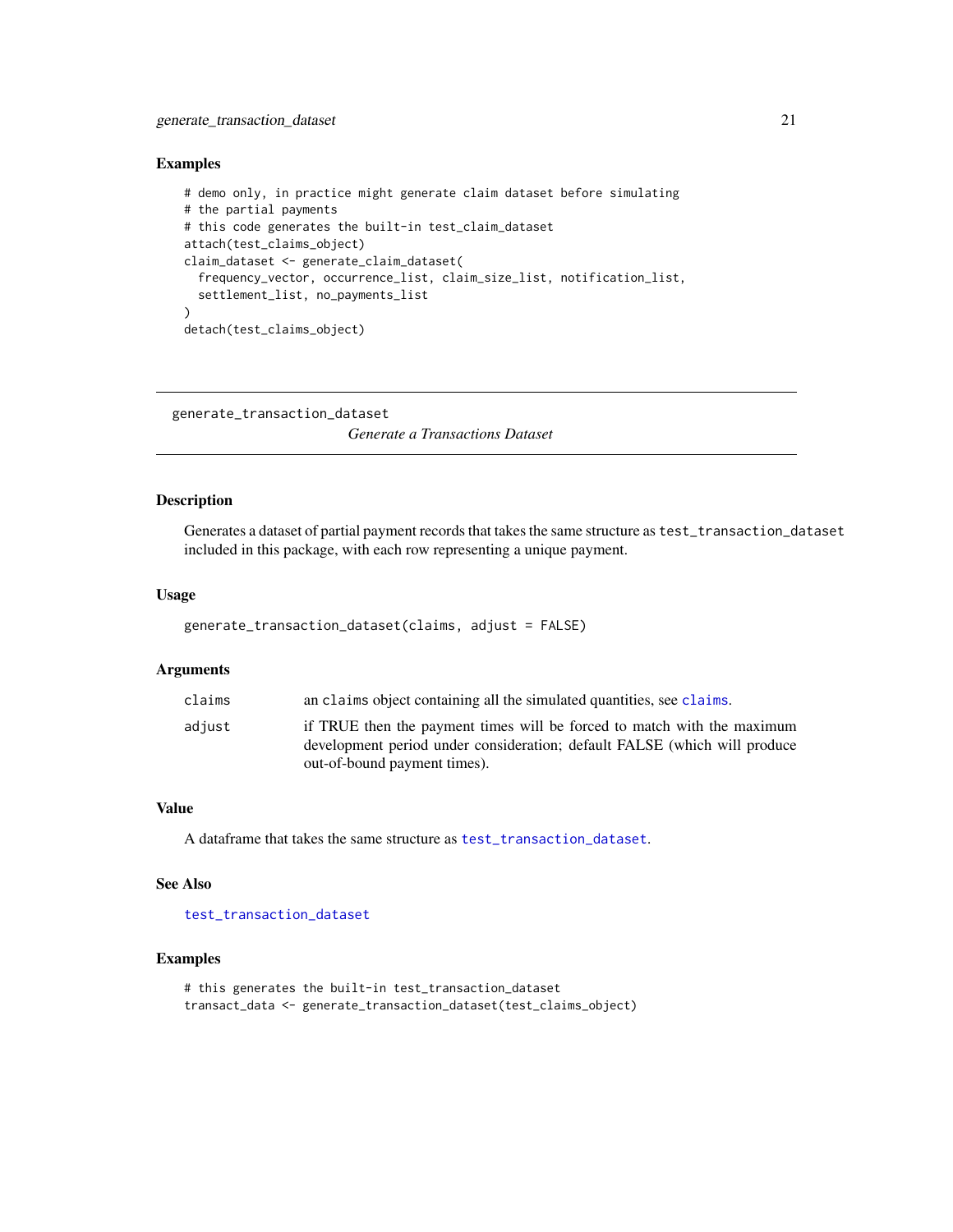<span id="page-21-0"></span>get\_Beta\_parameters *Estimating Beta Parameters*

# Description

Returns the Beta parameters given the mean and the CoV of the target Beta distribution.

# Usage

```
get_Beta_parameters(target_mean, target_cv)
```
# Arguments

target\_mean mean of the target Beta distribution (between 0 and 1). target\_cv CoV of the target Beta distribution.

# Examples

```
get_Beta_parameters(target_mean = 0.5, target_cv = 0.20)
get_Beta_parameters(target_mean = 0.5,
                    target_cv = c(0.10, 0.20, 0.30))
```

```
get_Weibull_parameters
```
*Estimating Weibull Parameters*

# Description

Returns the Weibull shape and scale parameters given the mean and the CoV of the target Weibull distribution.

# Usage

```
get_Weibull_parameters(target_mean, target_cv)
```
#### Arguments

| target_mean | mean of the target Weibull distribution. |
|-------------|------------------------------------------|
| target_cv   | CoV of the target Weibull distribution.  |

```
get_Weibull_parameters(target_mean = 100000, target_cv = 0.60)
get_Weibull_parameters(target_mean = c(100000, 200000, 300000),
                      target_cv = 0.60
```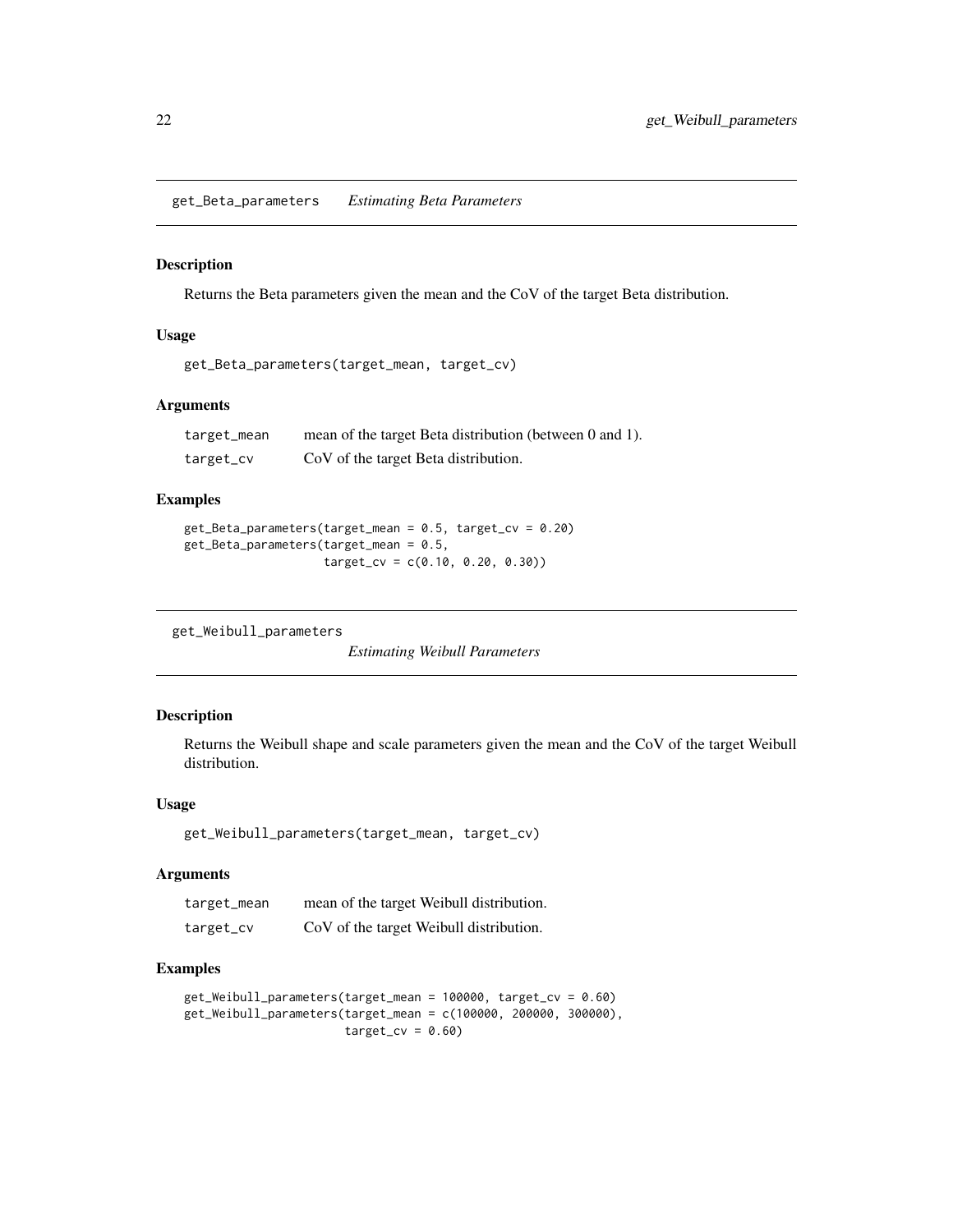<span id="page-22-0"></span>

# Description

Generates a plot of cumulative claims paid (as a percentage of total amount incurred) as a function of development time for each occurrence period.

# Usage

```
## S3 method for class 'claims'
plot(x, by\_year = FALSE, inflated = TRUE, adjust = TRUE, ...)
```
# Arguments

| $\mathsf{x}$ | an object of class claims containing all the simulated quantities.                                                                                                                                              |
|--------------|-----------------------------------------------------------------------------------------------------------------------------------------------------------------------------------------------------------------|
| by_year      | if TRUE returns a plot by occurrence year; otherwise returns a plot by occurrence<br>period (default).                                                                                                          |
| inflated     | if TRUE shows a plot of payment pattern after inflation; otherwise shows a plot<br>of discounted payment pattern.                                                                                               |
| adjust       | if TRUE then the payment times will be forced to match with the maximum de-<br>velopment period under consideration, otherwise the plot will see claims beyond<br>the maximum development period; default TRUE. |
| $\cdot$      | other graphical parameters.                                                                                                                                                                                     |

# See Also

[claims](#page-1-1)

# Examples

```
plot(test_claims_object)
plot(test_claims_object, adjust = FALSE)
```
<span id="page-22-1"></span>return\_parameters *Get Current Parameters*

# Description

Returns the current values of ref\_claim and time\_unit parameters, two packagewise-global variables used by all simulation functions within this package.

# Usage

return\_parameters(print = FALSE)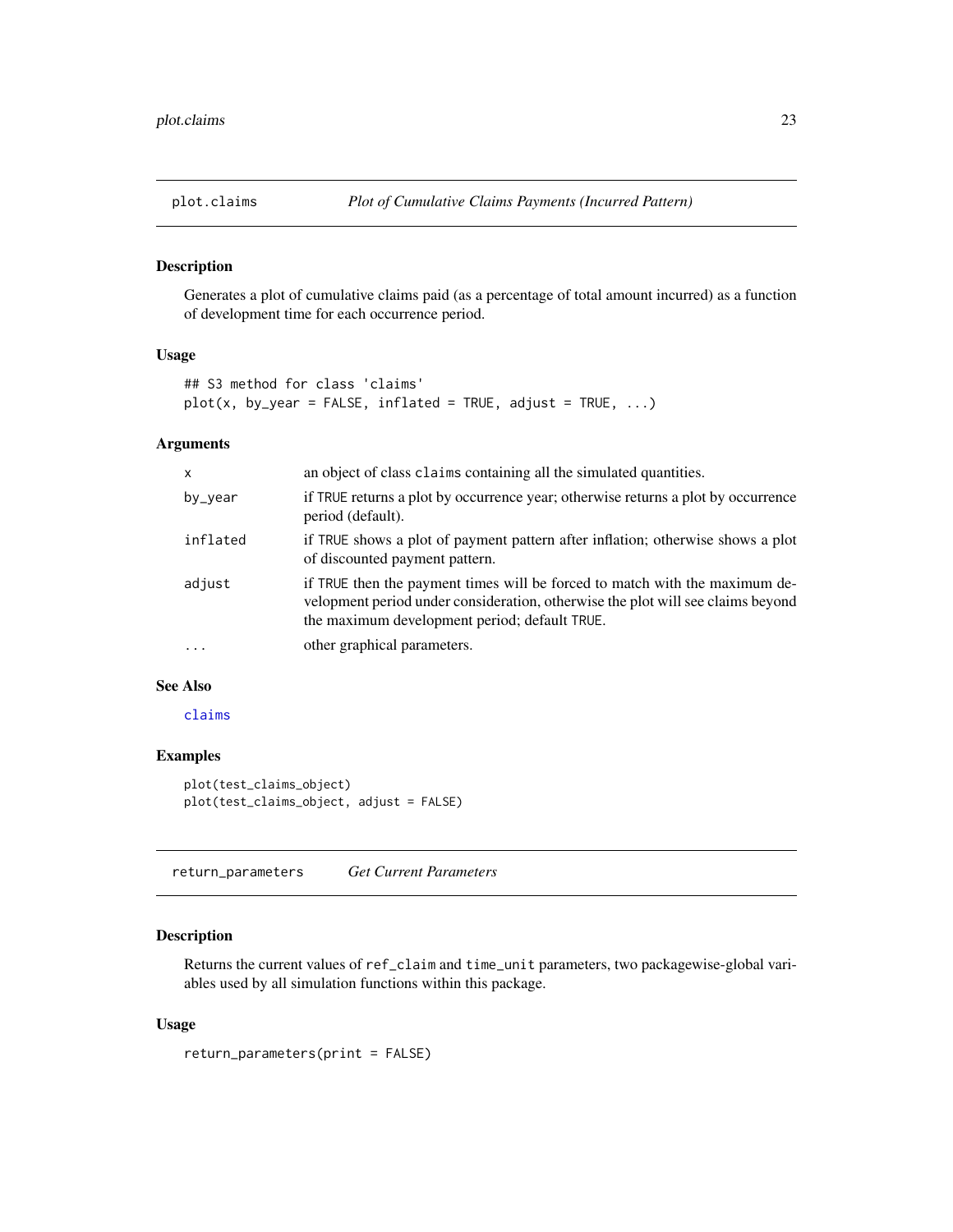#### Arguments

print logical; if TRUE prints a message.

# Details

Returns and (optionally) prints the current values of ref\_claim and time\_unit parameters.

#### See Also

[set\\_parameters](#page-23-1)

# Examples

```
cur <- return_parameters()
cur
set_parameters(ref_claim = 200000, time_unit = 1/12) # monthly reserving
return_parameters(print = FALSE)
```
<span id="page-23-1"></span>set\_parameters *Set Packagewise Global Parameters for the Claims Simulator*

#### Description

Sets ref\_claim and time\_unit parameters for all the simulation functions within the SynthETIC package.

#### Usage

```
set_parameters(ref_claim = 2e+05, time_unit = 1/4)
```
# Arguments

| ref claim | a reference value for the claim sizes (default 200000).                                       |
|-----------|-----------------------------------------------------------------------------------------------|
| time unit | time unit to work with, given as a fraction of a year; default calendar quarters<br>$(1/4)$ . |

#### Details

Those variables will be available to multiple functions in this package, but are kept local to the package environment (i.e. not accessible from the global environment). To extract the current values of the variables, use [return\\_parameters](#page-22-1).

We introduce the reference value ref\_claim partly as a measure of the monetary unit and/or overall claims experience. The default distributional assumptions were set up with an Australian Auto Liability portfolio in mind. ref\_claim then allows users to easily simulate a synthetic portfolio with similar claim pattern but in a different currency, for example. We also remark that users can alternatively choose to interpret ref\_claim as a monetary unit. For example, one can set ref\_claim

<span id="page-23-0"></span>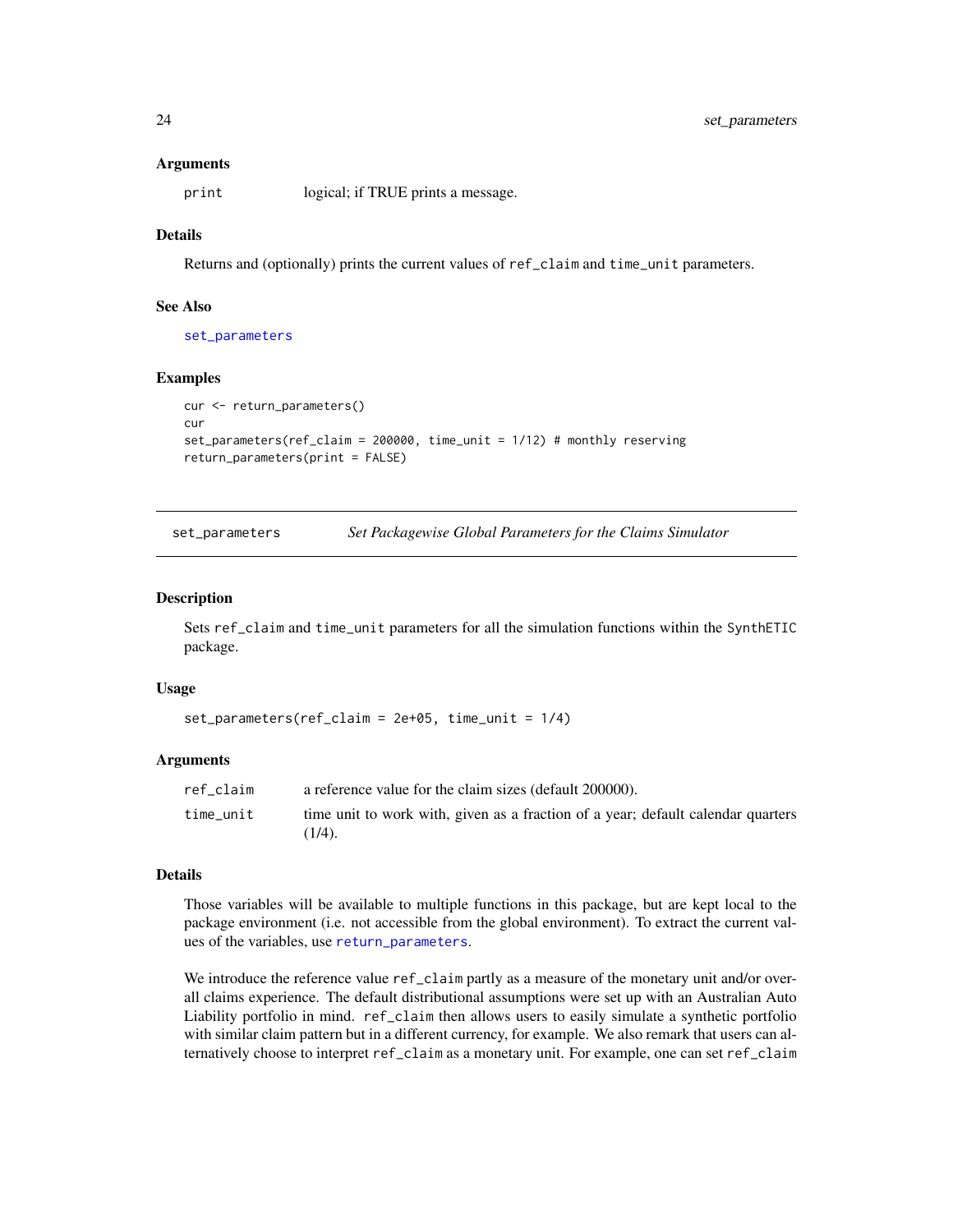#### <span id="page-24-0"></span>simulate\_cdf 25

<-1000 and think of all amounts in terms of \$1,000. However, in this case the default simulation functions will not work and users will need to supply their own set of functions and set the values as multiples of ref\_claim rather than fractions as in the default setting.

We also require the user to input a time\_unit (which should be given as a fraction of year), so that the default input parameters apply to contexts where the time units are no longer in quarters. In the default setting we have a time\_unit of 1/4 i.e. we work with calendar quarters.

The default input parameters will update automatically with the choice of the two variables ref\_claim and time\_unit, which ensures that the simulator produce sensible results in contexts other than the default setting. We remark that both ref\_claim and time\_unit only affect the default simulation functions, and users can also choose to set up their own modelling assumptions for any of the modules to match their experiences even better. In the latter case, it is the responsibility of the user to ensure that their input parameters are compatible with their time units and claims experience. For example, if the time units are quarters, then claim occurrence rates must be quarterly.

#### See Also

See the vignette for this package for a full list of functions impacted by those two variables.

#### Examples

set\_parameters(ref\_claim = 200000, time\_unit = 1/12) # monthly reserving

<span id="page-24-1"></span>simulate\_cdf *Inverse Tranform Sampling*

#### **Description**

Generates sample numbers at random from any probability distribution given its cumulative distribution function. Pre-defined distribution functions such as pnorm are supported.

See [here](https://en.wikipedia.org/wiki/Inverse_transform_sampling) for the algorithm.

# Usage

 $simulate_cdf(n, cdf, range = c(-1e+200, 1e+200), ...)$ 

# Arguments

| n,      | number of observations.                              |
|---------|------------------------------------------------------|
| cdf     | cumulative distribution function to be sampled from. |
| range   | support of the given cdf.                            |
| $\cdot$ | other arguments/parameters to be passed onto cdf.    |

# Examples

simulate\_cdf(10, pnorm)  $simulate_cdf(10, pbeta, shape1 = 2, shape2 = 2)$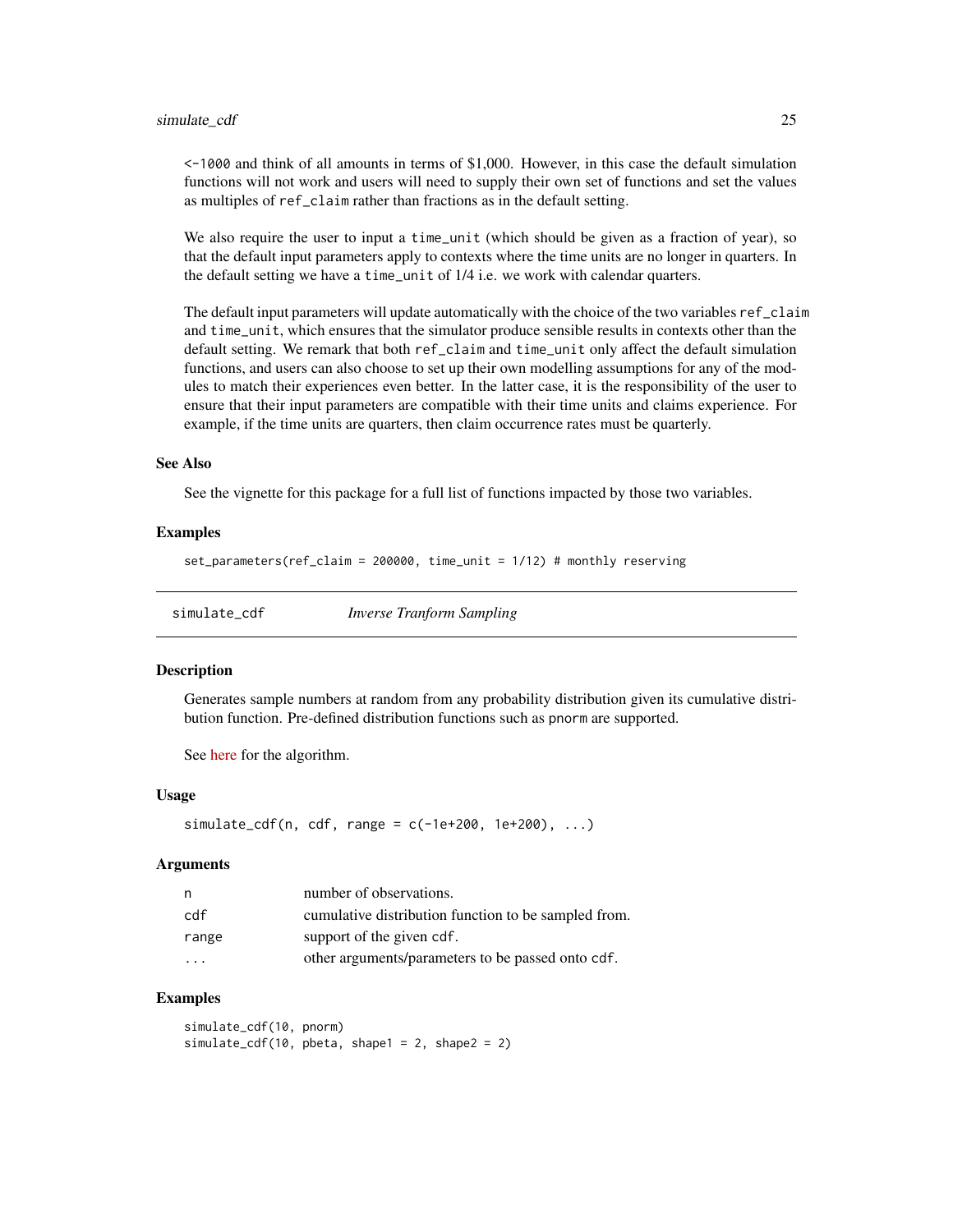<span id="page-25-0"></span>test\_claims\_object *Claims Data in List Format*

# **Description**

A list containing a sample output from each of the simulation modules, in sequential order of the running of the modules. This is the test data generated when run with seed 20200131 at the top of the code.

# Usage

test\_claims\_object

# Format

A claims object with 10 components:

frequency\_vector vector; number of claims for each occurrence period, see also claim\_frequency().

- occurrence\_list list; claim occurrence times for all claims that occurred in each of the period, see also claim\_occurrence().
- claim\_size\_list list; claim sizes for all claims that occurred in each of the period, see also claim\_size().
- notification list list; notification delays for all claims that occurred in each of the period, see also claim\_notification().
- settlement\_list list; settlement delays for all claims that occurred in each of the period, see also claim\_closure().
- no\_payments\_list list; number of partial payments for all claims that occurred in each of the period, see also claim\_payment\_no().
- payment\_size\_list (compound) list; sizes of partial payments (without inflation) for all claims that occurred in each of the period, see also claim\_payment\_size().
- payment\_delay\_list (compound) list; inter partial delays for all claims that occurred in each of the period, see also claim\_payment\_delay().
- **payment time list** (compound) list; payment times (on a continuous time scale) for all claims that occurred in each of the period, see also claim\_payment\_time().
- payment\_inflated\_list (compound) list; sizes of partial payments (with inflation) for all claims that occurred in each of the period, see also claim\_payment\_inflation().

# See Also

- 1. Claim occurrence: [claim\\_frequency](#page-4-1), [claim\\_occurrence](#page-7-2)
- 2. Claim size: [claim\\_size](#page-17-1)
- 3. Claim notification: [claim\\_notification](#page-5-1)
- 4. Claim closure: [claim\\_closure](#page-2-1)
- 5. Claim payment count: [claim\\_payment\\_no](#page-13-1)
- 6. Claim payment size (without inflation): [claim\\_payment\\_size](#page-14-1)
- 7. Claim payment time: [claim\\_payment\\_delay](#page-9-1), [claim\\_payment\\_time](#page-16-1)
- 8. Claim inflation: [claim\\_payment\\_inflation](#page-10-1)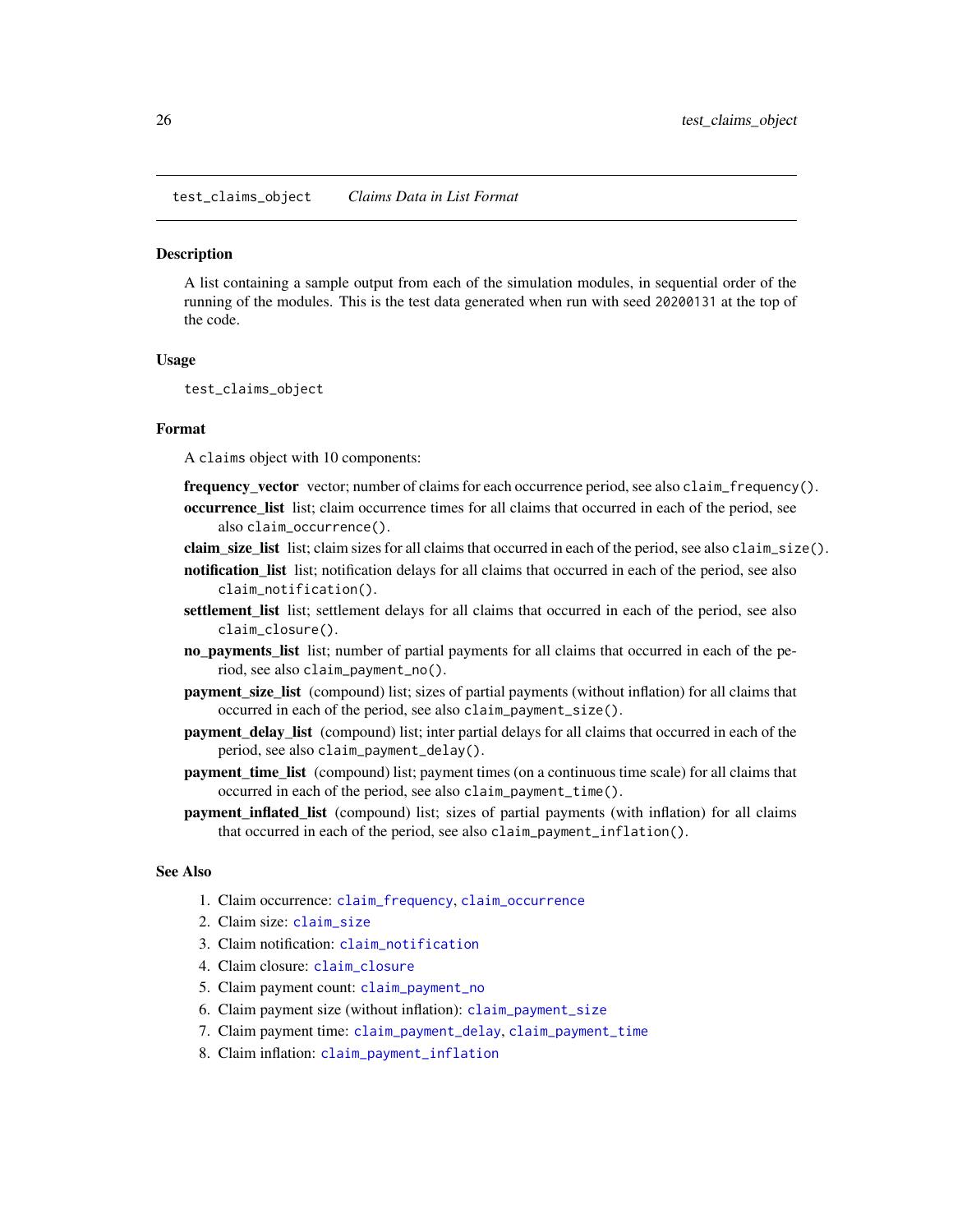<span id="page-26-0"></span>test\_claim\_dataset 27

# Examples

test\_claims\_object\$frequency\_vector

<span id="page-26-1"></span>test\_claim\_dataset *Claims Dataset*

#### Description

A dataset of 3,624 rows containing individual claims features.

# Usage

test\_claim\_dataset

# Format

A data frame with 3,624 rows and 7 variables:

claim\_no claim number, which uniquely characterises each claim.

occurrence\_period integer; period of ocurrence of the claim.

occurrence\_time double; time of occurrence of the claim.

claim\_size size of the claim (in constant dollar values).

notidel notification delay of the claim, i.e. time from occurrence to notification.

setldel settlement delay of the claim, i.e. time from notification to settlement.

no\_payment number of partial payments required for the claim.

# Examples

# see a distribution of payment counts table(test\_claim\_dataset\$no\_payment)

<span id="page-26-2"></span>test\_transaction\_dataset

*Transactions Dataset*

# Description

A dataset of 18,983 records of partial payments associated with the 3,624 claims in test\_claim\_dataset.

# Usage

test\_transaction\_dataset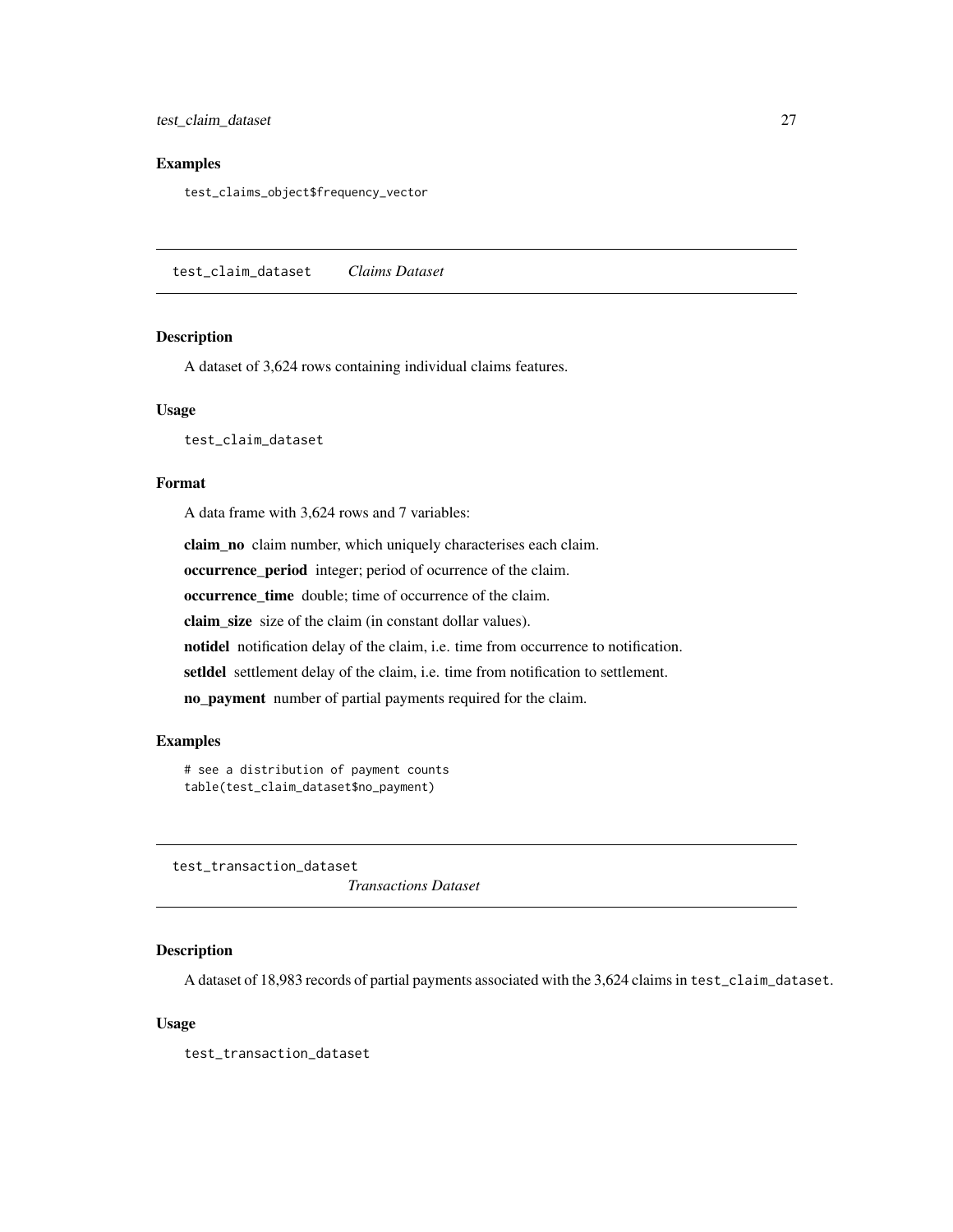# <span id="page-27-0"></span>Format

A data frame with 18,983 rows and 12 variables:

claim\_no claim number, which uniquely characterises each claim.

pmt\_no payment number, identification number of partial payments in respect of a particular claim\_no.

occurrence\_period integer; period of ocurrence of the claim.

occurrence\_time double; time of occurrence of the claim.

claim size size of the claim (in constant dollar values).

notidel notification delay of the claim, i.e. time from occurrence to notification.

setldel settlement delay of the claim, i.e. time from notification to settlement.

payment\_time double; time of payment (on a continuous time scale).

payment\_period integer; time of payment (in calendar period).

payment\_size size of the payment in constant dollar terms.

payment\_inflated actual size of the payment (i.e. with inflation).

payment\_delay inter partial delay associated with the payment.

to\_SynthETIC *Conversion to SynthETIC Format*

#### Description

Converts a vector of simulated quantities (e.g. claim occurrence times, claim sizes) to a list format consistent with what is used for SynthETIC simulation; to be used when user wishes to replace one or more of the SynthETIC modules with their own.

#### Usage

```
to_SynthETIC(x, frequency_vector, level = c("clm", "pmt"), no_payments_list)
```
#### Arguments

| $\mathsf{x}$     | a vector of simulated quantities for all the claims.                                          |  |
|------------------|-----------------------------------------------------------------------------------------------|--|
| frequency_vector |                                                                                               |  |
|                  | a vector of claim frequencies for all the periods.                                            |  |
| level            | level of the data provided; one of "clm" (claim, which is the default) or "pmt"<br>(payment). |  |
| no_payments_list |                                                                                               |  |
|                  | list of number of partial payments; only required if level = "pmt".                           |  |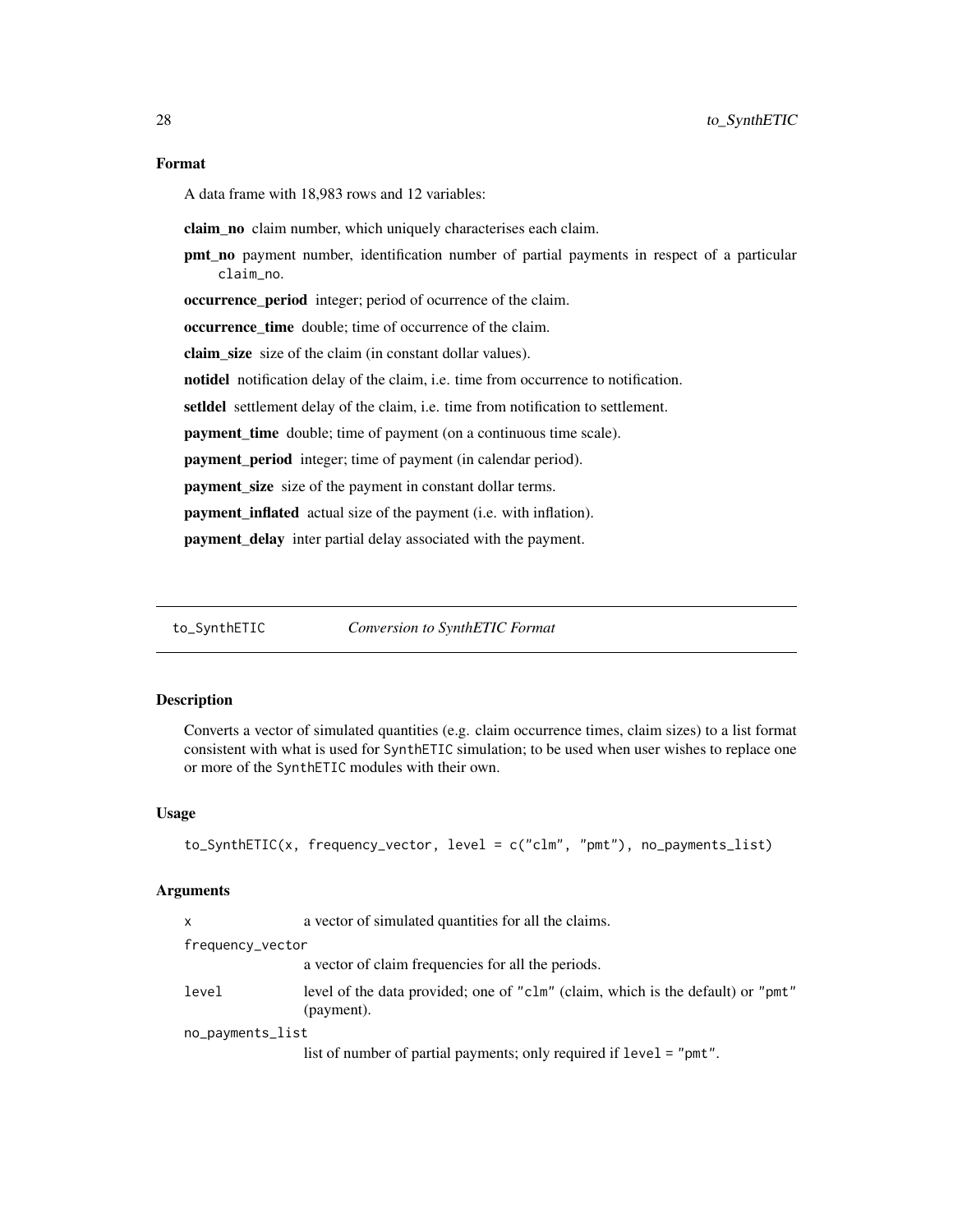# to\_SynthETIC 29

# Details

It is assumed that the simulated quantities in  $x$  is provided in chronological order, e.g. if there are 30 claims in period 1 and x is on a "clm" level, then the first 30 elements of x should give the measures for those 30 claims. Likewise, if x is on a "pmt" level, and the first claim in period 1 has 5 payments, then the first 5 elements of x should give the measures for those 5 payments.

# Value

A list of quantities such that the ith component of the list gives the corresponding measure for all claims that occurred in period i.

```
freq <- claim_frequency()
my_claims <- rweibull(sum(freq), shape = 4, scale = 100000)
claim_sizes <- to_SynthETIC(my_claims, freq)
```